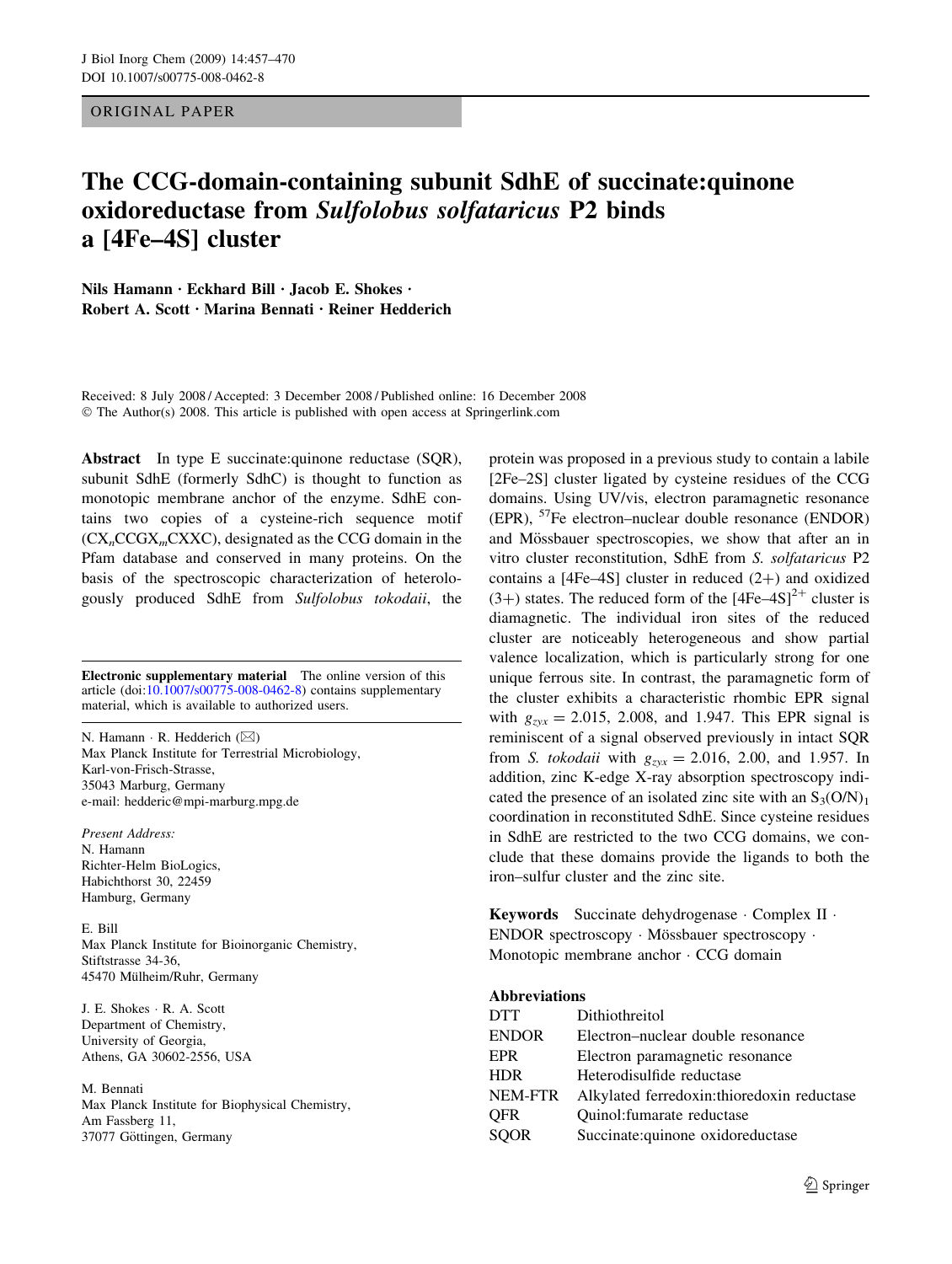<span id="page-1-0"></span>

| <b>SOR</b> | Succinate: quinone reductase    |
|------------|---------------------------------|
| Tris       | Tris(hydroxymethyl)aminomethane |
| <b>XAS</b> | X-ray absorption spectroscopy   |

### Introduction

Succinate:quinone oxidoreductases (SQORs; EC 1.3.5.1) have been ubiquitously detected in organisms from the three domains of life. These enzymes couple the twoelectron oxidation of succinate to fumarate with the twoelectron reduction of quinone to quinol. Depending on the direction of the reaction catalyzed in vivo, SQORs can be classified as either succinate:quinone reductases (SQRs) or quinol:fumarate reductases (QFRs) [\[1](#page-12-0)]. SQR is both a citric acid cycle enzyme and a component of the respiratory chain (complex II) in aerobic metabolism, whereas QFR participates in anaerobic respiration with fumarate as a terminal electron acceptor [\[2](#page-12-0)].

SQRs and QFRs from archaea, bacteria, and mitochondria of eukaryotes are membrane-anchored complexes with a hydrophilic domain extending into the cytoplasm or the mitochondrial matrix, respectively. The membrane attachment domains were previously used to classify SQOR [\[1](#page-12-0), [3](#page-12-0)]. Recently the type A–D classification was extended to the whole enzyme and a novel subfamily was included as type E [\[4](#page-12-0), [5](#page-12-0)]. The hydrophilic domain generally consists of two subunits (SdhA and SdhB), that are closely related in all types of SQOR (Fig. 1). The succinate oxidizing subunit SdhA is a flavoprotein, harboring a covalently bound FAD. The iron–sulfur protein SdhB functions as an electron transfer module, containing one  $[2Fe-2S]^{2+/+}$ (S1), one  $[4Fe-4S]^{2+/+}$  (S2), and one  $[3Fe-4S]^{+/0}$  (type A– D) cluster or a second  $[4Fe-4S]^{2+/+}$  (type E) cluster (S3) [\[6](#page-12-0)]. The membrane anchor of types A and B SQOR binds two heme molecules, that of type C binds one heme group, and that of type D has no heme group [\[4](#page-12-0)]. In contrast, type E SQORs, e.g., the enzymes from Sulfolobus acidocaldarius, S. tokodaii, and Acidianus ambivalens [\[7–9](#page-12-0)], lack the typical membrane anchoring subunit(s) with transmembrane spanning helices as found in the other four types of SQOR (Fig. 1b). The proposed membrane anchoring domain of type E SQOR consists of two polypeptides which lack transmembrane spanning helices and are not sequence-related to SdhC and SdhD of type A–D enzymes. For this reason these subunits were recently renamed SdhE and SdhF, respectively [[5\]](#page-12-0). It has been suggested that SdhE (and probably also SdhF) functions as a monotopic membrane anchor of the enzyme and harbors the quinone (e.g., caldariella quinone) binding site [[9\]](#page-12-0).

SdhE contains two cysteine-rich sequence motifs  $(CX<sub>n</sub>CCGX<sub>m</sub>CXXC)$  designated as the CCG domain in the Pfam protein families database (accession number PF02754). The highly conserved tandem cysteine motif (CC) which is

Fig. 1 The domain architecture of type E succinate:quinone reductase (SQR) in comparison with those of type A–D SQR, thiol:fumarate reductase, and two different types of heterodisulfide reductase. Conserved domains or subunits are indicated by the same color. Q ubiqinone or menaquinone, CQ caldariella quinone, MP methanophenazine, CoM-SH coenzyme M, CoB-SH coenzyme B, CoM-S–S-CoB heterodisulfide of coenzyme M and coenzyme B

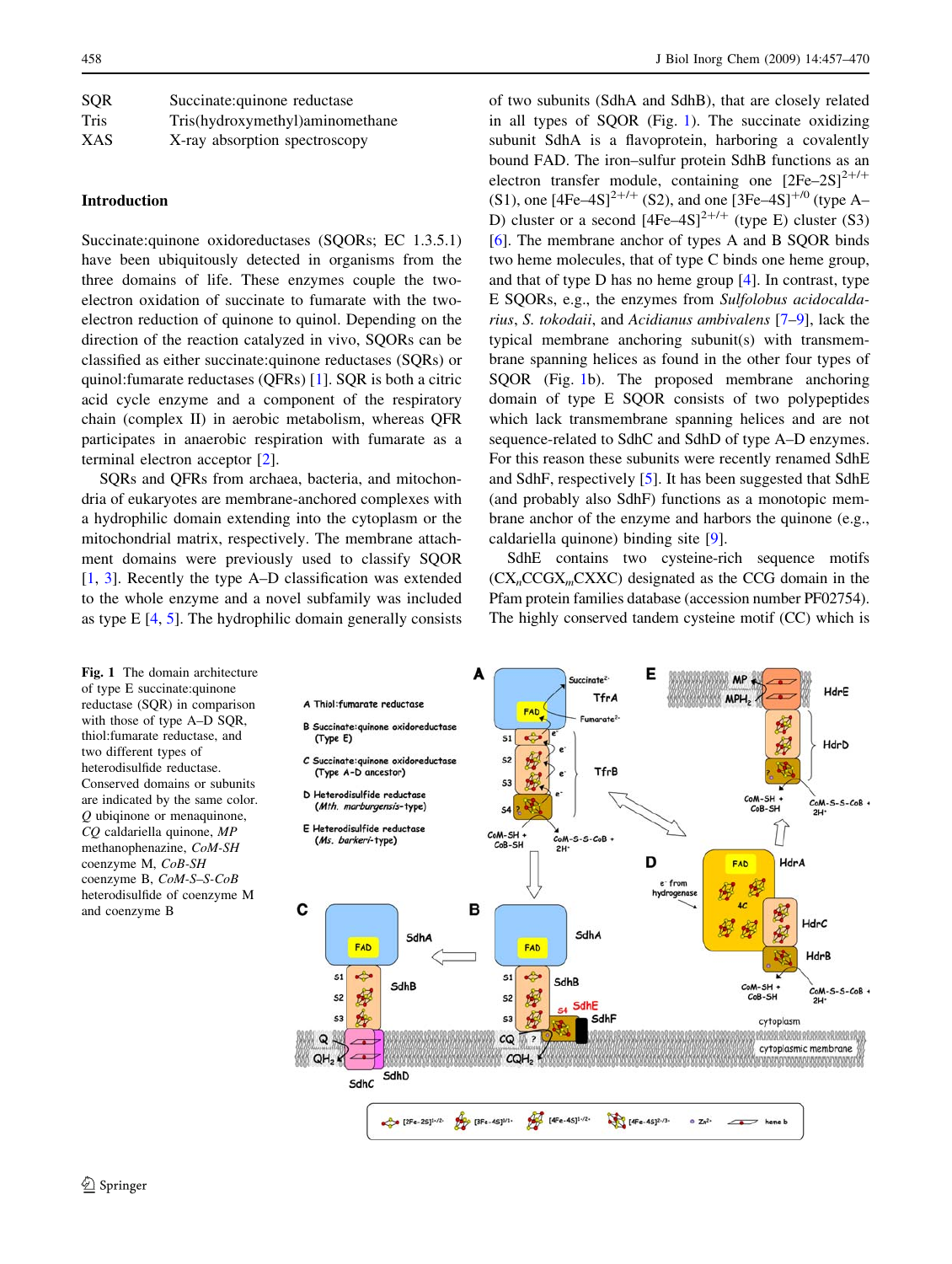followed by a glycine residue in many sequences was used as the eponym for the CCG domain [\[10](#page-12-0)]. A database search indicates that the CCG domain is conserved in a large number of proteins belonging to the archaeal and bacterial domains [\[11\]](#page-12-0). This protein family currently has 1,871 members. In most of these proteins the CCG domain is present in two copies, but in some proteins the N-terminal CCG domain is degenerated and conserved cysteine residues are replaced by other amino acid residues. The function of the CCG domain was addressed in a recent study using subunit HdrB of heterodisulfide reductase (HDR) from Methanothermobacter marburgensis [[12\]](#page-12-0) (Fig. [1\)](#page-1-0). As for SdhE, HdrB contains two fully conserved CCG domains. The overall sequence identity between HdrB and SdhE is, however, only 31%. HdrB heterologously produced in Escherichia coli was found to contain an iron–sulfur cluster after an in vitro cluster reconstitution step. With use of sitedirected mutagenesis, cysteine residues of the C-terminal CCG domain were identified as cluster ligands. In its oxidized state this cluster exhibited electron paramagnetic resonance (EPR) spectroscopic properties reminiscent of CoM-HDR, a paramagnetic reaction intermediate of HDR. 57Fe electron–nuclear double resonance (ENDOR) spectroscopy revealed that this paramagnetic species is a [4Fe– 4S] cluster with an electronic structure very similar to that of CoM-HDR [[12](#page-12-0)]. Zinc K-edge X-ray absorption spectroscopy (XAS) investigations in addition demonstrated the presence of an isolated zinc site in HdrB as well as in native HDR with a coordination environment that includes three sulfurs and one nitrogen/oxygen.

The binding of metal centers to subunit SdhE of SQR from S. tokodaii heterologously produced in E. coli was also addressed in a previous study [\[13](#page-12-0), [14\]](#page-12-0). Zinc K-edge XAS investigations demonstrated the presence of an isolated zinc site in SdhE with a coordination environment that includes three sulfurs and one nitrogen (or oxygen). These data are consistent with the data obtained for HdrB. The further analysis of the purified protein by visible/ near-UV absorption and resonance Raman spectroscopies suggested the presence of a [2Fe–2S] cluster as the dominant species in SdhE. The absorbance was irreversibly lost after incubation with sodium dithionite, indicating cluster breakdown upon reduction. The as-isolated protein also exhibited a rhombic EPR signal with  $g_{zyx} = 2.015$ , 2.00, and 1.947 at substoichiometric amounts. This resonance was attributed to an unusual [2Fe–2S] cluster in the reduced state [[13\]](#page-12-0). These data are in strong contrast to the data obtained for HdrB. We therefore reinvestigated the cluster type in SdhE in this study. Using SdhE from S. solfataricus P2 heterologously produced in E. coli,, we show that after in vitro cluster reconstitution the protein contains a [4Fe–4S] cluster. We provide detailed information on the spectroscopic properties of this cluster and discuss its possible role in type E SQR.

### Materials and methods

Chemicals were from Merck (Darmstadt, Germany) or Sigma (Taufkirchen, Germany). Caldariella quinone was a gift from Christian Schmidt, University of Lübeck, Germany.

Expression of SdhE in E. coli

The sdhE gene from S. solfataricus P2 (GeneBank accession number AE006837; locus SSO2358; currently annotated as  $sdhC$ ) was amplified by PCR using genomic DNA as a template and the oligonucleotides 5'-CATATG AAAATAGCTTATTATCCTGGATG-3' and 5'-GCGGCC GCTCATATCACTCCCTTACTTCGTAGTAC-3' as primers. After gel extraction, the PCR product obtained was cloned in pCR®2.1-TOPO (Invitrogen, Karlsruhe, Germany). The NdeI and NotI restriction sites thus generated were used to subclone the  $sdhE$  gene into  $pET-24b(+)$ (Novagen, Darmstadt, Germany), generating pET-24-sdhE. The sequence of the  $sdhE$  insert was confirmed by  $DNA$ sequencing. BL21(DE3)-pCodonPlus-RIL (Stratagene) was first transformed with pRKISC containing the E. coli isc locus [[15\]](#page-12-0). This plasmid has been successfully used for the production of iron–sulfur proteins  $[16]$  $[16]$ . In this study coexpression of the isc genes increased the yield of SdhE but was not essential. The resulting strain BL21(DE3) pCodonPlus-pRKISC was transformed with pET-24-sdhE for expression of sdhE in E. coli.

For heterologous production of SdhE, E. coli transformants were grown in 1 L medium at 310 K on a magnetic stirrer (1,000 rpm). The optimized expression medium contained the following per liter: 15 g yeast extract (Fluka), 20 g Bacto casamino acids, 2 g  $Na<sub>2</sub>HPO<sub>4</sub>·2H<sub>2</sub>O$ , 1 g KH2PO4, and 8 g NaCl. After autoclaving, filter-sterilized components were added: kanamycin  $(100 \mu g/L)$ , chloramphenicol (50  $\mu$ g/L), tetracycline (15  $\mu$ g/L), glucose  $(2.5 \text{ g/L})$ , cysteine/HCl  $(177 \text{ mg/L})$ , and FeCl<sub>2</sub>·4H<sub>2</sub>O (10 mg/L). At an optical density at 600 nm of 1.2,  $sdhE$ expression was induced by the addition of 1 mM isopropyl  $\beta$ -D-thiogalactopyranoside. The culture was subsequently incubated for 24 h at 298 K with aeration, followed by an additional 24-h incubation without agitation. Cells were harvested by centrifugation and stored at 193 K.

### Purification of SdhE

The purification of SdhE was performed under anoxic conditions. Cells (4 g wet mass) were suspended in 20 mL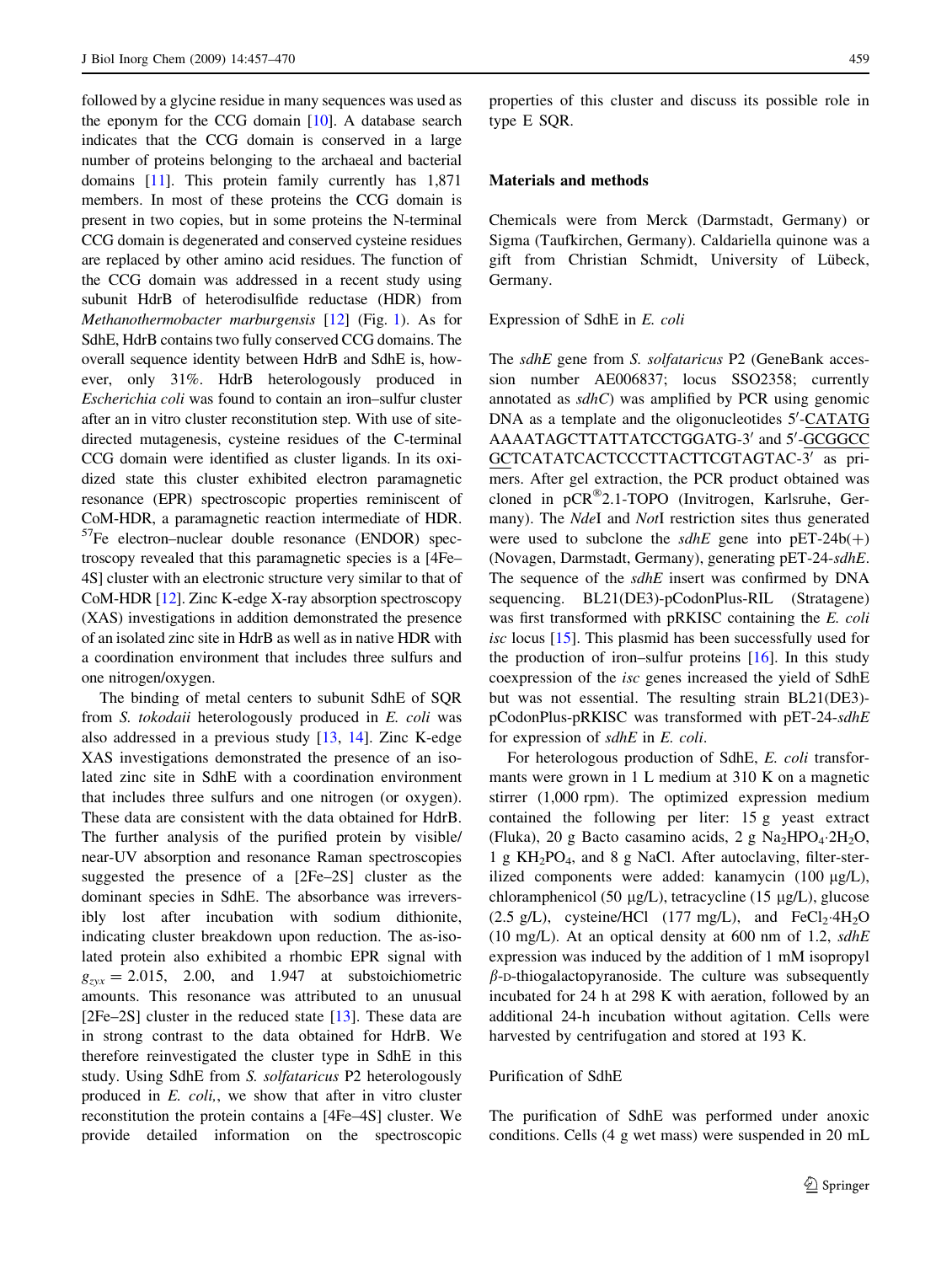50 mM tris(hydroxymethyl)aminomethane (Tris)/HCl pH 7.6 containing 2 mM dithiothreitol (DTT). The suspension was passed three times through a French® press standard cell at 110 MPa. For in vitro reconstitution of the iron– sulfur cluster [[17\]](#page-12-0), the following components were added to the crude lysate (final concentration): Tris/HCl pH 8.1  $(75 \text{ mM})$ , FeCl<sub>2</sub>  $(0.54 \text{ mM})$ , cysteine  $(2 \text{ mM})$ , DTT  $(7 \text{ mM})$ , and Na<sub>2</sub>S  $(2 \text{ mM})$ . The mixture  $(100 \text{ mL})$  was incubated with agitation for 12 h at 298 K. Insoluble components were removed by centrifugation at 52,000g for 1 h. The supernatant was diluted 1:3 with 50 mM Tris/HCl  $pH 7.6 + 2$  mM DTT and applied to a Q-Sepharose highperformance column (2.6 cm  $\times$  10 cm; GE Healthcare, Munich, Germany) equilibrated with the same buffer. SdhE was eluted with NaCl using a step gradient. Nonreconstituted SdhE was eluted at 0.2 M NaCl. The protein was concentrated and desalted by ultrafiltration (Amicon Ultra-4, 10-kDa cut-off; Millipore, Eschborn, Germany). Reconstituted SdhE did not bind to the column material; therefore the flowthrough was concentrated and desalted by ultrafiltration (Amicon Ultra-4, 10-kDa cut-off; Millipore, Eschborn, Germany). The purified protein was more than 98% pure as judged by sodium dodecyl sulfate polyacrylamide gel electrophoresis and its identity was confirmed by peptide mass fingerprinting. For enrichment of SdhE with  $57Fe$ ,  $57FeCl<sub>3</sub>$  was added to the E. coli medium and the in vitro reconstitution mixture at the concentrations indicated above.  $57$ FeCl<sub>3</sub> was prepared by dissolving metallic  $57$ Fe (96% enriched) (Chemotrade, Düsseldorf, Germany) in 36% (w/v) HCl at 353 K for 12 h.

#### EPR spectroscopy measurements

EPR spectra at X-band (9 GHz) were obtained with a Bruker EMX spectrometer. All spectra were recorded with a field modulation frequency of 100 kHz. Samples were cooled with an Oxford Instruments ESR 900 flow cryostat and an ITC4 temperature controller. Spin quantitations were carried out under nonsaturating conditions using 10 mM copper perchlorate as the standard (10 mM CuSO4, 2 mM NaClO4, 10 mM HCl). Temperature dependencies were determined under nonsaturating conditions. For all signals, the peak amplitude was measured at different temperatures. These values were used to obtain Curie plots describing the temperature behavior of the respective EPR signals. EPR spectra were simulated using our own programs based on formulas described earlier [\[18](#page-12-0)]. EPR-monitored redox titrations were performed at 293 K under a  $N_2/H_2$  (95/5, v/v) atmosphere. Potentials were adjusted with small amounts of freshly prepared sodium dithionite (10 or 100 mM stock solutions) or freshly prepared potassium ferricyanide (15 or 150 mM stock solutions). All redox potentials quoted here

are expressed relative to the normal hydrogen electrode. In these titrations, a selection of redox mediators was used as described previously [[12\]](#page-12-0). SdhE was added to a final concentration of 60  $\mu$ M in 50 mM Tris/HCl pH 7.6. After equilibration at the desired potential, a 0.3-mL aliquot was transferred to a calibrated EPR tube and immediately frozen in liquid nitrogen. The redox potential was measured with a Ag/AgCl redox combination electrode (Mettler Toledo, Giessen, Germany). To obtain potentials relative to the normal hydrogen electrode, a value of 207 mV (corresponding to the potential of Ag/ AgCl at 298 K) was added to the measured redox potentials.

### <sup>57</sup>Fe ENDOR spectroscopy

57Fe ENDOR spectra were recorded at X-band with a commercial Bruker ELEXSYS E580 pulsed spectrometer. All experiments were performed at 5 K, controlled with an Oxford Instruments helium-flow cryostat. <sup>57</sup>Fe Davies-ENDOR spectra were acquired with the standard  $\pi_{\text{prep}}$  $RF-\pi_{\text{det}}/2-\tau-\pi_{\text{det}}$  sequence using selective microwave pulses at detection ( $\pi_{\text{det}} = 200$  ns) and a hard preparation pulse ( $\pi_{\text{nren}} = 50$  ns) to suppress the overlapping proton hyperfine coupling  $[19]$  $[19]$ . RF pulse lengths were set to 8  $\mu$ s to account for the large gamma enhancement factor  $\gamma_{\text{enh}} \approx A_{\text{iso}}/2v_{\text{L}}$ . A RF amplifier (Dressler) allowed a pulse power of about 1 kW between 5 and 40 MHz with a linearity of 1–2 dB. Acquisition times varied between 3 and 12 h, depending on the spectral position in the EPR line.

#### Mössbauer spectroscopy

Mössbauer data were recorded using a spectrometer with the usual alternating constant acceleration. The minimum experimental line width was 0.24 mm/s (full width at half height). The sample temperature was maintained constant either in an Oxford Instruments Variox or in an Oxford Instruments Mössbauer-Spectromag cryostat. The latter is a split-pair superconducting magnet system for applied fields up to 8 T where the temperature of the sample can be varied in the range 1.5–250 K. The field at the sample is perpendicular to the  $\gamma$ -beam. The <sup>57</sup>Co/Rh source (1.8 GBq) was positioned at room temperature inside the gap of the magnet system at a zero-field position. Isomer shifts are quoted relative to iron metal at 300 K.

Magnetic Mössbauer spectra were simulated using the usual spin-Hamiltonian description for paramagnetic iron– sulfur clusters:

$$
H_e = \mu_B \mathbf{B} \cdot \mathbf{g} \cdot S_t,\tag{1}
$$

where  $S_t$  is the total spin, and the values of the **g** matrix are taken from the EPR spectrum. The hyperfine interaction for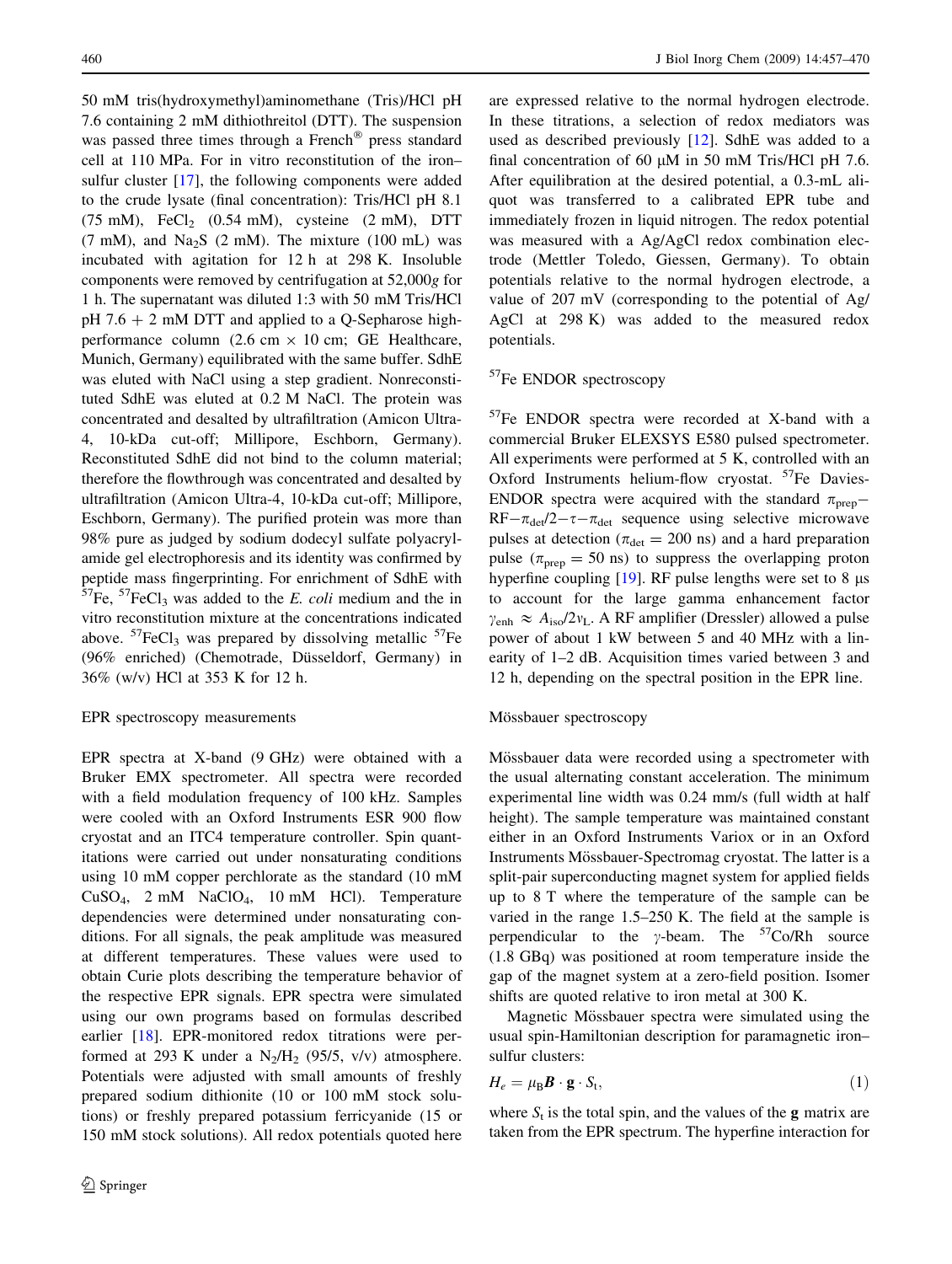### $57$ Fe was calculated using the usual nuclear Hamiltonian [\[20](#page-12-0)].

### Zinc XAS

For XAS spectroscopy, SdhE (13 mg protein in 1 mL 50 mM Tris/HCl pH 7.6) was concentrated to 0.1 mL by ultrafiltration using Amicon Ultra-4 centrifugal filter units (Millipore) with a 10-kDa cut-off. Ethylene glycol was added to a final concentration of 20%. The sample was placed into a 24 mm  $\times$  3 mm  $\times$  2 mm polycarbonate cuvette (with one 24 mm  $\times$  3 mm wall consisting of 0.001-in. X-ray-transparent Mylar tape) and immediately frozen in liquid nitrogen. The final enzyme concentration was 2 mM for SdhE. All buffers used for sample preparation were pretreated with Chelex 100 cation-exchange resin (Bio-Rad, Munich, Germany) and plastic materials were rinsed with 10 mM EDTA and distilled water before use. Zinc X-ray absorption spectra were recorded and analyzed as described elsewhere [\[12](#page-12-0)].

### Miscellaneous methods

Iron was quantified colorimetrically with neocuproin (2,9 dimethyl-1,10-phenanthroline) and ferrozine [3-(2-pyridyl)-5,6-bis(4-phenylsulfonate)-1,2,4-triazine] as described by Fish [\[21](#page-12-0)]. Acid-labile sulfur was determined as methylene blue [\[22\]](#page-12-0). Zinc was determined using the metallochromic indicator 4-(2-pyridylazo)resorcinol [[23\]](#page-12-0) as described previously [[24\]](#page-12-0). Protein concentration was determined by the bicinchoninic acid method [\[25](#page-12-0)] using the Pierce bicinchoninic acid protein assay kit (Thermo Scientific, Bonn, Germany) and bovine serum albumin as a standard.



Fig. 2 UV–vis absorption spectra of SdhE produced in Escherichia coli. a Spectrum of purified SdhE (2.5 mg protein/mL) obtained from cell extracts without reconstitution. The inset shows the spectrum of nonreconstituted SdhE after storage for 7 days. The same result was obtained with the addition of 0.1 mM sodium dithionite and incubation for 60 min. b Spectrum of SdhE (0.8 mg protein/mL)

#### Results

### Characterization of heterologously produced SdhE by UV/vis and EPR spectroscopies

SdhE from S. solfataricus P2 was heterologously produced in E. coli following the procedure established for the production of HdrB [\[12](#page-12-0)]. The protein was purified from the 52,000g supernatant by anion-exchange chromatography under anoxic conditions and analyzed for the presence of iron–sulfur centers. The brown SdhE protein (referred to as ''nonreconstituted SdhE,'' see below) exhibited a UV/vis spectrum with maxima at 330 and 420 nm and broad shoulders at 460 and 570 nm (Fig. 2a). The protein contained  $2.6 \pm 0.3$  mol iron per mole of protein and  $2.3 \pm 0.2$  mol acid-labile sulfur per mole of protein. It showed a rhombic EPR signal with  $g_{\text{zvx}} = 2.017, 2.008$ , and 1.947 (Fig. [3](#page-5-0), spectrum A). The spin concentration was, however, less than 10% of the protein concentration, corresponding to less than 0.04 spin per iron. Upon reduction with sodium dithionite or storage under anoxic conditions for several days, the major part of the absorbance was irreversibly lost, which indicated cluster breakdown (Fig. 2a, inset). These data basically confirm the data obtained previously [[13\]](#page-12-0). A subsequent in vitro cluster reconstitution at the level of SdhE-containing E. coli cell extracts resulted in the formation of an iron– sulfur cluster with altered spectroscopic properties. The UV/vis spectrum of the purified protein after cluster reconstitution (referred to as ''reconstituted protein'') showed a broad absorption around 420 nm (Fig. 2b). Addition of sodium dithionite (0.1 mM) did not change the spectrum (Fig. 2b, inset). Reconstituted SdhE contained 4.4  $\pm$  0.6 mol iron and 4.2  $\pm$  0.4 mol acid-labile



purified from cell extracts after in vitro reconstitution. The inset shows spectra of reconstituted SdhE after reduction by 0.1 mM sodium dithionite. Protein samples were in 50 mM tris(hydroxymethyl)aminomethane (Tris)/HCl pH 7.6. The spectra were recorded with a Zeiss Specord UV VIS S10 diode array spectrophotometer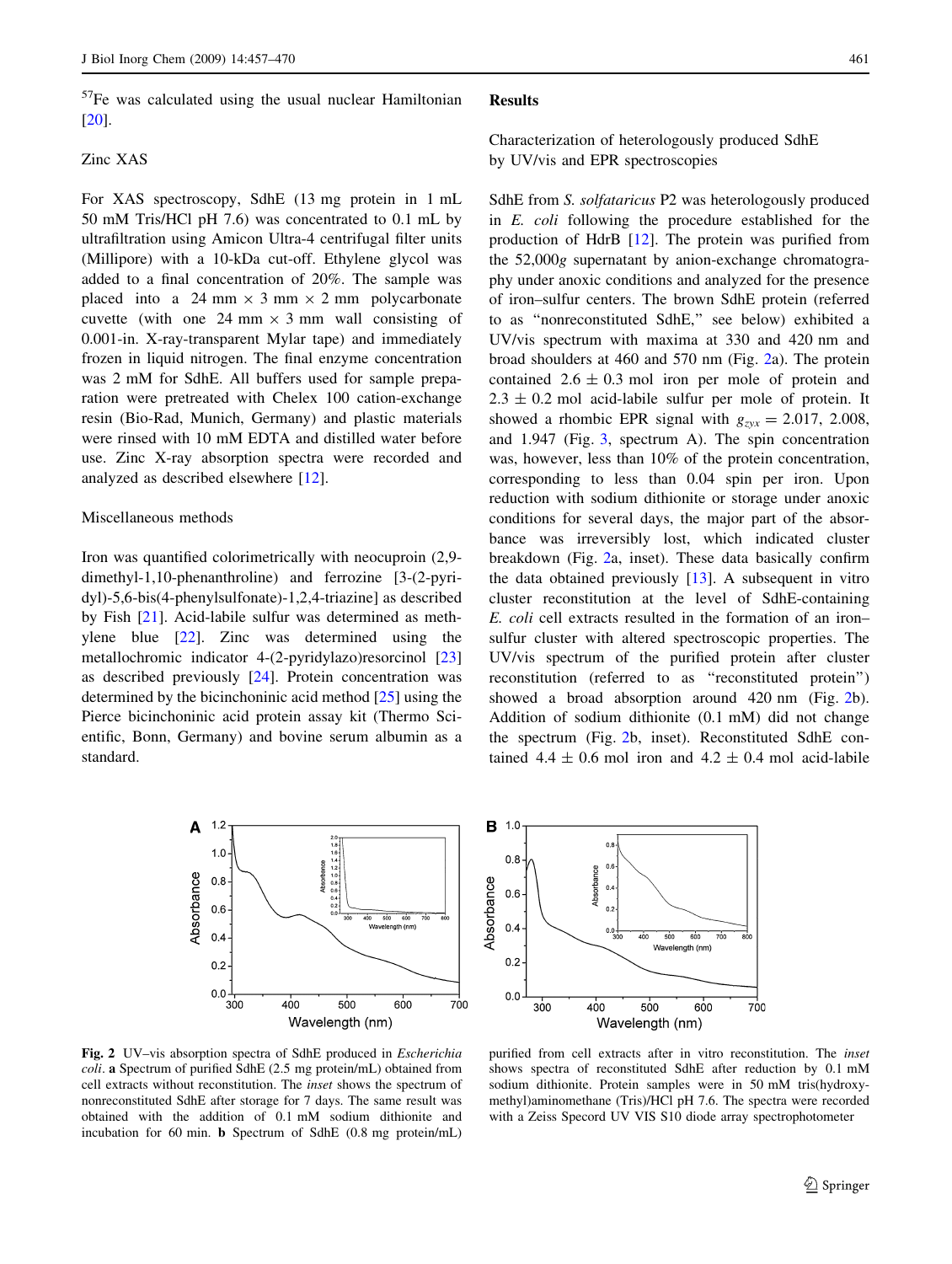<span id="page-5-0"></span>

Fig. 3 Electron paramagnetic resonance (EPR) spectra of SdhE. A SdhE (100  $\mu$ M) before reconstitution. B SdhE (100  $\mu$ M) after reconstitution. SdhE was in 50 mM Tris/HCl pH 7.6. The EPR conditions were as follows: temperature, 20 K; microwave power, 2.007 mW; microwave frequency, 9.458 GHz; modulation amplitude, 0.6 mT. The dotted line shows the simulation of spectrum B. The simulation parameters were as follows:  $g_{zyx} = 2.0175$ , 2.0070, 1.94711;  $W_{\text{zvx}} = 1.0, 1.0, 1.7 \text{ mT}$ 

sulfur (1.8-fold higher than in nonreconstituted SdhE) per mole of protein. It also exhibited a rhombic EPR signal with  $g_{zyx} = 2.017, 2.008,$  and 1.947 (Fig. 3, spectrum B). Depending on the preparation, the spin concentration of this paramagnetic center was up to 70% of the protein concentration, corresponding to up to 0.16 spin per iron. Overall the spin concentration did not correlate with the iron and acid labile sulfur content in different preparations of reconstituted SdhE. These data support the presence of a diamagnetic and a paramagnetic [4Fe–4S] cluster in reconstituted SdhE (see below). In dye-mediated redox titrations performed in the redox range between  $-450$  and +200 mV, no change in the intensity of the  $g_{zvx} = 2.017$ , 2.008, and 1.947 EPR signal was observed. In samples reduced by 2 mM sodium dithionite ( $E^{\circ}$  = -511 mV) the signal intensity decreased by about 30%, which could not be reversed by the addition of an oxidant. Hence, reduction by sodium dithionite results in a partial degradation or conversion of the cluster. Consistently, in sodium dithionite reduced samples, a signal with  $g_{zxx} = 2.040, 1.980,$ and 1.836 typical for reduced  $[2Fe-2S]^+$  clusters was detected. This signal could be observed at temperatures up to 60 K (Fig. 4a). The formation of this cluster is thought to be an artifact generated at very low redox potentials, as discussed below.

The  $g_{zyx} = 2.017, 2.008,$  and 1.947 signal was observed without loss of intensity in air-oxidized samples (12-h



Fig. 4 EPR spectra of sodium dithionite reduced and duroquinoneoxidized SdhE at different temperatures. a SdhE (100  $\mu$ M) was reduced by 2 mM sodium dithionite. The arrows indicate the components of a  $[2Fe-2S]^+$  signal. **b** SdhE (100  $\mu$ M) was oxidized by 2 mM duroquinone. The arrow indicates the extra signal observed. The intensities of the spectra were not normalized for temperature. For EPR conditions see the legend to Fig. 3

incubation). Also incubation of SdhE with 2 mM caldariella quinone, the physiological electron acceptor of Sulfolobus succinate dehydrogenase, or other quinones (e.g., duroquinone) did not change the intensity of the  $g_{zyx} = 2.017$ , 2.008, and 1.947 signal. Incubation with 1 mM potassium ferricyanide ( $E^{\circ}$  = +356 mV) resulted in an irreversible degradation of the cluster. Since the cluster was stable under air  $(E^{\circ'} = +818 \text{ mV})$ , this degradation is probably caused by the complexation of iron by ferricyanide rather than by the oxidizing conditions [\[26](#page-12-0)].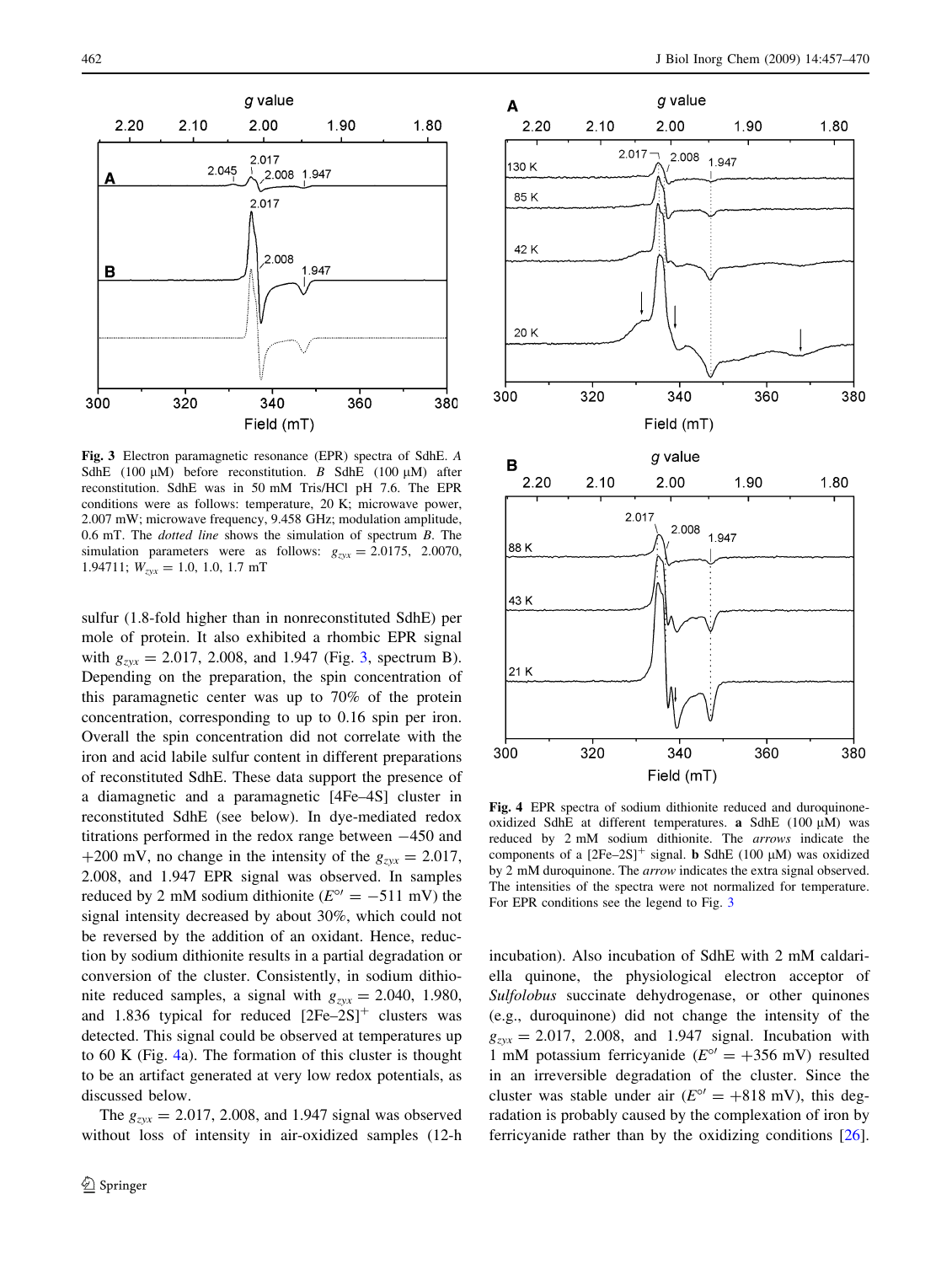<span id="page-6-0"></span>In redox titrations at potentials higher than  $-50$  mV a second signal in the  $g = 1.992$  region became detectable which overlapped with the  $g_{zvx} = 2.017, 2.008,$  and 1.947 signal (Fig. [4b](#page-5-0)). This signal was no longer detectable at temperatures above 90 K, whereas the  $g_{zxx} = 2.017, 2.008$ , and 1.947 signal could still be detected at 150 K without signal broadening. The nature of the second paramagnetic species is not known.

Characterization of the iron–sulfur cluster in SdhE by <sup>57</sup>Fe ENDOR spectroscopy

Figure 5 displays  $57$ Fe Davies-ENDOR spectra of  $57$ Feenriched SdhE recorded at different positions of the EPR line corresponding to the magnetic field parallel to the canonical orientations of the g tensor. The spectra at  $B||g_z$ and  $B\|g_{y}$  (low-field side) contain several broad features and are dominated by a strong absorption at around 16 MHz. At  $B\|g_x$  this strong absorption is attenuated and the spectrum becomes resolved into three distinct regions, centered at around 12.5, 17.5, and 23 MHz.  $57$ Fe ENDOR resonances of iron–sulfur clusters are usually characterized by doublets centered at half of the value of the orientationdependent hyperfine coupling A and split by twice the  $57Fe$ Larmor frequency ( $v_L = 0.48$  MHz at 3,500 G), according to  $v_{\pm} \approx |A/2 \pm v_L|$ . Because of the anisotropy of the hyperfine interaction and the spectral overlap of more than one iron site, doublets are not generally well resolved but result in strong featureless absorptions as observed at  $B||g_z$ and  $B||g_y$ . In contrast, the ENDOR spectrum at  $B||g_x$ , with three resolved resonance regions, is indicative of at least three different types of iron site. The observed hyperfine couplings at this field orientation are summarized in Table [1](#page-7-0). The equivalency of iron sites 1 and 2 was deduced from the intensity of the ENDOR absorption at around 12.5 MHz as compared with the regions at 17.5 and 23 MHz. However, a quantitative analysis could not be performed owing to the difficulties of subtracting the underlying proton resonances in this region. $<sup>1</sup>$  Experiments</sup> in Q-band are planned to overcome this issue.

For a more detailed understanding, we have compared the ENDOR spectra of SdhE with the ones of HdrB [[12\]](#page-12-0) recorded under similar experimental conditions (Fig. 5, dotted lines). We observe a striking similarity in the overall appearance of the spectra. A comparison of the better resolved spectra at  $B\|g_x$  indicates that the low-frequency absorption at around 12.5 MHz is slightly shifted but the overall absorption shape is similar. Spectral simulations of



Fig. 5  $^{57}$ Fe Davies electron–nuclear double resonance (*ENDOR*) spectra. Solid lines represent the spectra of  $57$ Fe-enriched SdhE recorded at different positions of the EPR line according to a  $B||g_x, b$  $B\|g_{y}$ , and c  $B\|g_{z}$ . The *inset* displays the selected fields in the EPR line. The  $57$ Fe spectra of HdrB from [\[12\]](#page-12-0) are displayed as *dotted lines*. Visible  $57$ Fe doublets that we assign to three types of  $57$ Fe resonance are marked by asterisks. SdhE (2 mM) was in 50 mM Tris/HCl pH 7.6 containing 10% (v/v) glycerol

CoM-HDR [[19\]](#page-12-0) reproduced this resonance with two almost equivalent iron sites, which were assigned to the ferric pair of a  $[4Fe-4S]$ <sup>3+</sup> cluster. In contrast, the resonance region at 17.5 MHz (for  $B\|g_x$ ; Fig. 5, spectrum a) shows some peculiar differences. The  ${}^{57}Fe$  absorption at 17.5 MHz, which is pronounced in SdhE, was not clearly distinguished in HdrB. Finally, the resonance around 22.5 MHz is conserved in both SdhE and HdrB spectra. We conclude that the <sup>57</sup>Fe ENDOR spectrum of SdhE at  $B\|g_x$  reproduces resonances as previously observed in the spectra of HdrB and CoM-HDR and assigned to the ferric and mixedvalence pairs of a  $[4Fe-4S]$ <sup>3+</sup> cluster. However, the presence of three distinct resonance regions seems indicative for a nonequivalency either in the ferric or in the mixedvalence iron sites and for the presence of a unique iron site.

Characterization of the iron–sulfur cluster in SdhE by Mössbauer spectroscopy

The zero-field Mössbauer spectrum of  $57$ Fe-reconsituted SdhE at 80 K shows a number of resolved lines superimposed on a broad background contribution. Since the

<sup>&</sup>lt;sup>1</sup> The <sup>1</sup>H resonances are partially but not entirely subtracted by the pulse sequence employed. A reference experiment with <sup>56</sup>Fe led to a quality of data that was not sufficient for subtraction of the proton contribution, owing inherent problems with baseline distortion.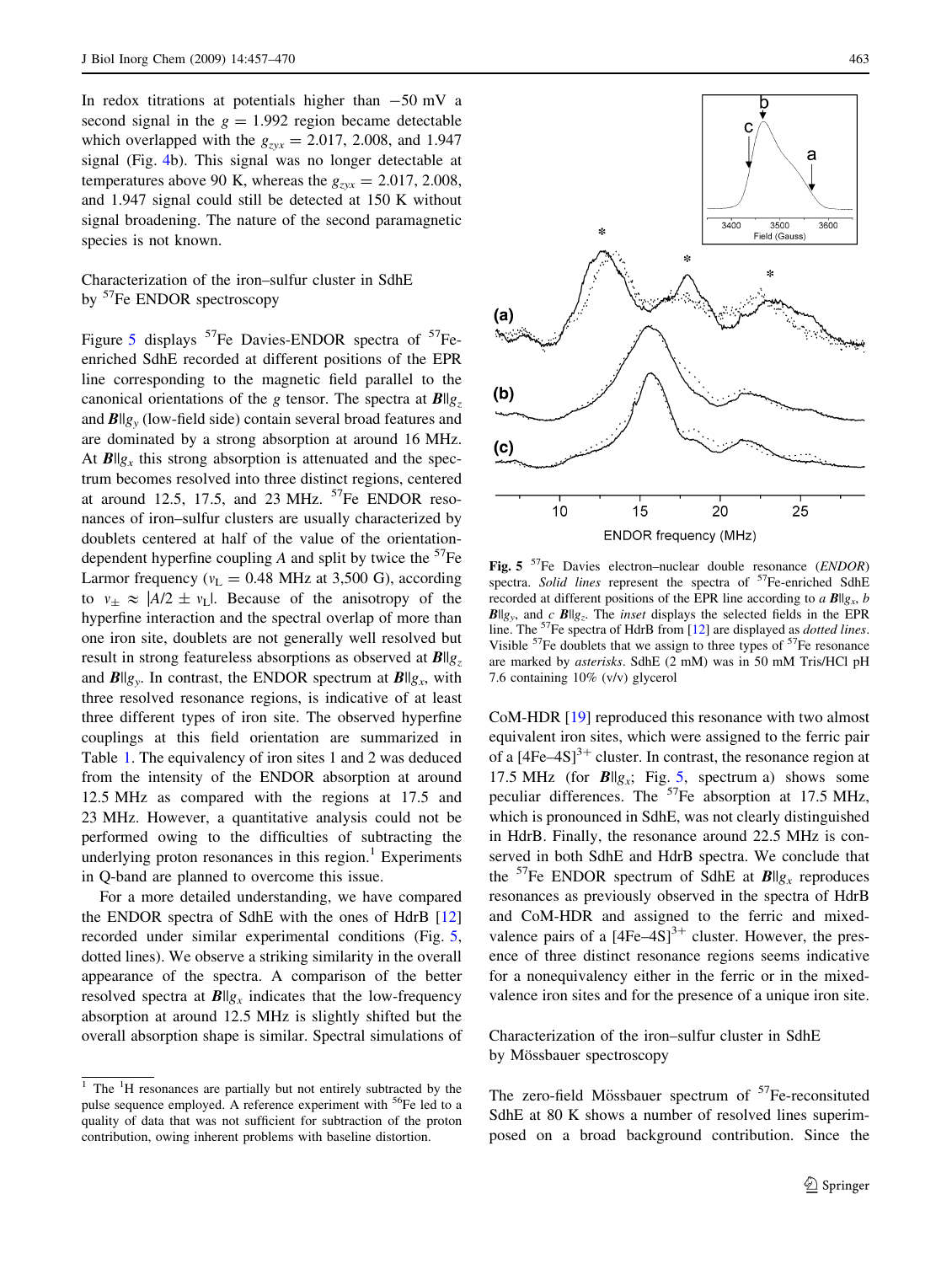| $[4Fe-4S]^{3+}$ | $[Fe_4S_4]^{3+}$         | HiPIP<br>E. halophila    | NEM-FTR                      |                          | CoM-SH             | HdrB               | SdhE                 |                            |  |
|-----------------|--------------------------|--------------------------|------------------------------|--------------------------|--------------------|--------------------|----------------------|----------------------------|--|
| $g_I$           | 2.066                    | 2.145                    | 2.112                        |                          | 2.013              | 2.015              |                      | 2.015                      |  |
| $g_2$           | 2.025                    | 2.034                    | 1.996                        | 1.991                    |                    | 1.995              | 2.008                |                            |  |
| 83              | 2.014                    | 2.024                    | 1.984                        | 1.938                    |                    | 1.950              | 1.947                |                            |  |
| Fe site         | $a_{\rm iso}$<br>(ENDOR) | $a_{\rm iso}$<br>(ENDOR) | $a_{\rm iso}$<br>(Mössbauer) | $a_{\rm iso}$<br>(ENDOR) | $ A_z $<br>(ENDOR) | $ A_z $<br>(ENDOR) | $ A_{7} $<br>(ENDOR) | $A_{\rm z}$<br>(Mössbauer) |  |
|                 | 17.4                     | 21.6                     | 22                           | 29                       | 25.7               | 26                 | 25                   | $-11$                      |  |
| $\overline{2}$  | 19.8                     | 21.6                     | 27                           | 33.3                     | 26.4               | 26                 | 25                   | $-27$                      |  |
| 3               | $-32.7$                  | $-33$                    | $-37$                        | $-39.2$                  | $-46.6$            | $\gamma$           | 36                   | 30.5                       |  |
| $\overline{4}$  | $-33.5$                  | $-33$                    | $-37$                        | $-43.4$                  | $-48.7$            | 46                 | 46                   | 45.7                       |  |
| Ref.            | [50]                     | $\lceil 51 \rceil$       | $\left[52\right]$            | $[19]$                   |                    | $\lceil 12 \rceil$ | This work            |                            |  |

<span id="page-7-0"></span>**Table 1** g values and  $57$ Fe hyperfine couplings (MHz) of the clusters in the three CCG-domain-containing proteins [CoM-HDR (coenzyme M bound to HDR), HdrB, and SdhE] as compared with those of [4Fe–

 $4S$ <sup>3+</sup> clusters in model systems [[50](#page-13-0)] and high-potential iron proteins (HiPIP) [[51](#page-13-0)] and for the fivefold-coordinated cluster in alkylated ferredoxin:thioredoxin reductase (NEM-FTR) [[52](#page-13-0)]

Fe hyperfine coupling values for HdrB and SdhE at one orientation ( $A_3$  for  $B||g_x$ ) were extracted from the visible peaks in the electron–nuclear double resonance (ENDOR) spectra. For SdhE, the positions of these peaks are marked by asterisks in Fig. [5](#page-6-0)



Fig. 6 Zero-field Mössbauer spectrum of  $57$ Fe-reconstituted SdhE at 80 K. The red line is based on a fit model with five Lorentzian doublets  $(a-d, d')$  to account for two cubane clusters, indicated as  $[4Fe-4S]^2$ <sup>+</sup> and  $[4Fe-4S]^3$ <sup>+</sup>. Doublet *e* accounts for a broad background signal of 17%. The Mössbauer parameters are given in Table 1. SdhE (1 mM) was in 50 mM Tris/HCl pH 7.6 containing 10% (v/v) glycerol

asymmetric pattern, which is depicted in Fig. 6, essentially does not change at higher temperatures (160 K), spin relaxation must be fast and paramagnetic broadening can be excluded. The main resonances could be noticeably well fitted with five Lorentzian quadrupole doublets with identical line widths (a-d, d'). However, an additional broad doublet (e) had to be introduced to account for a broad background contribution. The moderately high isomer shift and large quadrupole splitting of the latter ( $\delta = 0.7$  mm/s,  $\Delta E_{\rm O} = 3.9$  mm/s) indicate high-spin iron(II), most probably from nonspecifically bound inorganic sulfur complexes or pyrite-like precipitations that were formed during the 57Fe reconstitution procedure. This contribution, which accounts for about 17% of the iron, will be mostly ignored in the following interpretations.

The intensities of the five Mössbauer subspectra (a–d, d') were constrained in the fit to comply with the presence of two cubane clusters in the ratio 30:70. In detail, 70% of the intensities of each of subspectra a–c was assigned to a  $[4Fe-4S]^2$ <sup>+</sup> cluster, and the remaining 30% was assigned to a  $[4Fe-4S]^3$ <sup>+</sup> cluster. In addition, subspectrum d (70%) abundant) belongs to the  $[4Fe-4S]<sup>2+</sup>$  cluster, and subspectrum d' (30% abundant) belongs to the  $[4Fe-4S]^{3+}$ cluster. The two sets of subspectra are visualized as separate contributions in Fig. 6 and the Mössbauer parameters are summarized in Table [2](#page-8-0).

The allocation of a diamagnetic  $[4Fe-4S]^{2+}$  and a paramagnetic  $[4Fe-4S]^{3+}$  cluster is motivated and supported by the following major observations and arguments:

1. Applied-field measurements (given later) reveal diamagnetic behavior for 70% of the Mössbauer sample.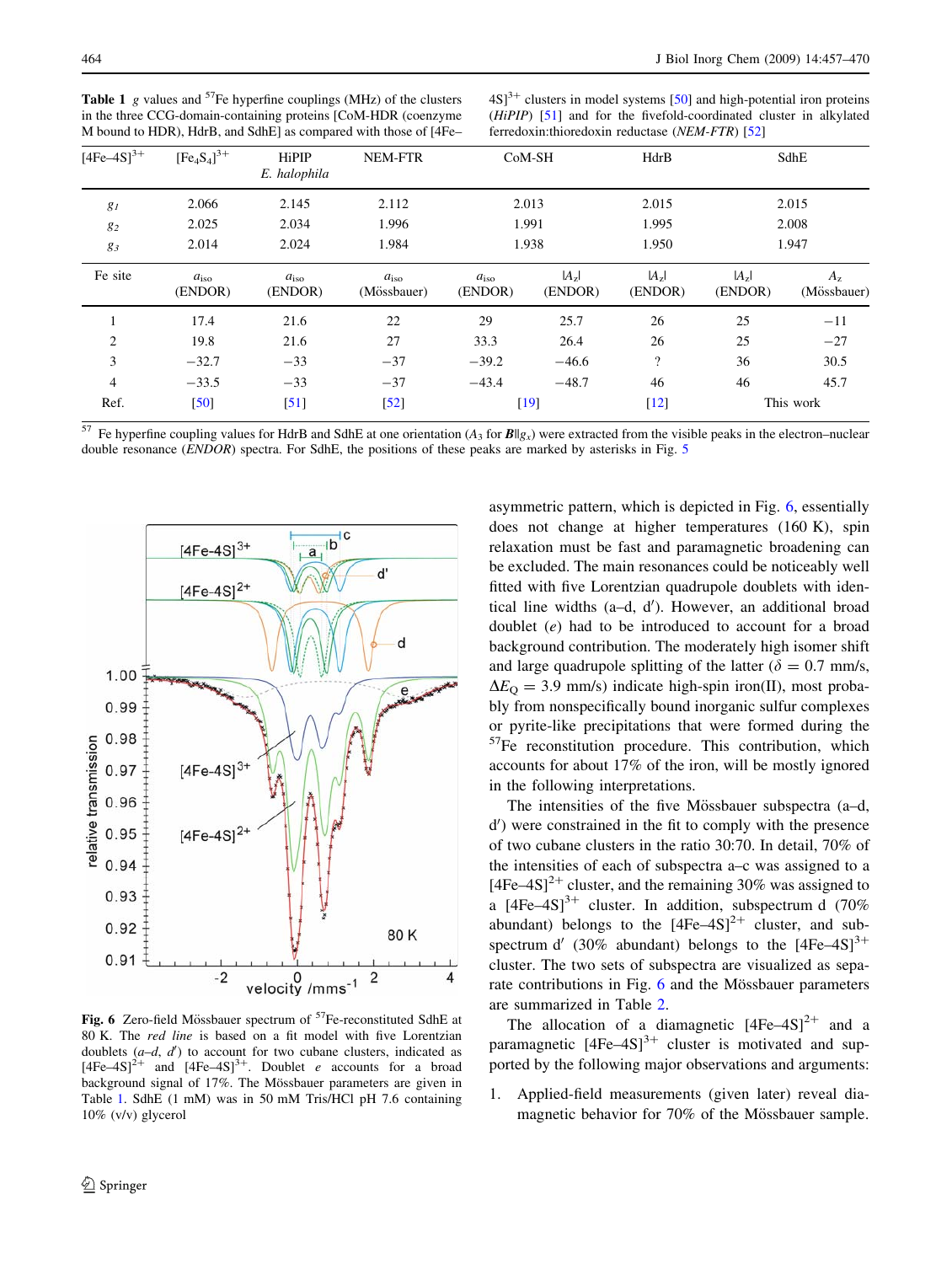<span id="page-8-0"></span>Table 2 Mössbauer parameters of  $57$ Fe-reconstituted SdhE at 80 K, obtained from the fit shown in Fig. [5](#page-6-0)

| Doublet      | Relative abundance <sup>a</sup> | $\delta$ (mm/s) | $\Delta E_{\rm O}$ (mm/s) |
|--------------|---------------------------------|-----------------|---------------------------|
| a            | $0.7 + 0.3$                     | 0.36            | 0.58                      |
| b            | $0.7 + 0.3$                     | 0.34            | 0.86                      |
| $\mathbf{c}$ | $0.7 + 0.3$                     | 0.48            | 1.28                      |
| d            | 0.7                             | 0.60            | 2.52                      |
| d'           | 0.3                             | 0.31            | 0.52                      |

The line width was 0.34 mm/s for all subspectra.

<sup>a</sup> The line intensities are constrained to comply with two clusters, a  $[4Fe-4S]^2$ <sup>+</sup> cluster comprising 0.7 equivalents  $(a + b + c) + (d)$ , and a  $[4Fe-4S]^{3+}$  cluster comprising 0.3 equivalents  $(a + b + c)$  $+$  (d')

- 2. The integration of an EPR spectrum recorded from an aliquot of the Mössbauer sample supported the ratio. The spin concentration was about 30% of the protein concentration (not shown).
- 3. The presence of oxidized  $[2Fe-2S]^2$ <sup>+</sup> clusters, which would be the alternative candidate for a diamagnetic iron–sulfur cluster, can be excluded since only mixedvalence iron–sulfur sites are found (as will be discussed later). For the same reason paramagnetic  $[3Fe-4S]$ <sup>1+</sup> clusters can also be discarded, since they are all-ferric species.
- 4. Reduced  $[2Fe-2S]^+$  clusters as alternative possible paramagnetic species are excluded from EPR spectra and the magnetic Mössbauer spectra given later.

# The  $[4Fe-4S]^2$ <sup>+</sup> cluster

The isomer shifts of subspectra a–d) scatter almost in the full range known for iron–sulfur clusters [\[27](#page-12-0), [28](#page-12-0)]. However, the average of the individual values,  $\delta_{av} = 0.45$  mm/s, which may be taken as a measure to assess the ''mean'' valence per iron in the cluster, matches nicely the value expected for [4Fe–4S]<sup>2+</sup> clusters: mixed-valence Fe<sup>2.5+</sup> (formally two  $Fe<sup>2+</sup>$  and two Fe<sup>3+</sup>) [\[27–30](#page-12-0)]. The same comparison holds for the average quadrupole splitting,  $\Delta E_{\text{Q,av}} = 1.28 \text{ mm/s}$ , which is also typical for  $[4Fe-4S]<sup>2+</sup>$  clusters.

The most remarkable feature of the zero-field Mössbauer spectrum of the  $[4Fe-4S]<sup>2+</sup>$  cluster is the unique doublet (d) with an isomer shift of 0.6 mm/s. According to the empirical relation,  $\delta = 1.43{\text -}0.4$  s, that was found for Mössbauer isomer shifts and the oxidation state s of iron in tetrahedral  ${FeS<sub>4</sub>}$  sites [[31\]](#page-12-0), this subspectrum represents an iron site with pure ferrous character  $(s = 2.0)$ . The large quadrupole splitting is another indication of the corresponding high-spin  $3d^6$  electron configuration. However, such a localized valence is rather unusual for  $[4Fe-4S]<sup>2+</sup>$ clusters, which typically exhibit extensive charge delocalization and more or less the same  $Fe^{2.5+}$  character for all

sites. In contrast, ferrous ions with localized valence are usually regarded as a rather unique and typical feature of reduced  $[2Fe-2S]^{+}$  clusters with spin  $S = 1/2$  [[27,](#page-12-0) [28](#page-12-0), [32](#page-12-0)]. However, we can exclude this possibility here because subspectrum d in fact belongs to a diamagnetic cluster, as one can infer from the applied-field spectra shown in Fig. 7. Moreover, the EPR spectrum recorded from an aliquot of the Mössbauer sample (not shown) does not exhibit any indication of the rhombic absorption pattern with  $g_{av}$  < 2 and a noticeably low  $g_{min}$  in the range 1.9–1.8 that is typical of  $[2Fe-2S]^+$  clusters. Instead, the individual iron sites of the diamagnetic  $[4Fe-4S]^2$ <sup>+</sup> cluster are rather heterogeneous and show partial valence localization, which is particularly strong for one unique ferrous site.

## The  $[4Fe-4S]^3$ <sup>+</sup> cluster

Since the paramagnetic cluster found by EPR/ENDOR spectroscopy appears to be an oxidized  $[4Fe-4S]^{3+}$  cluster,



Fig. 7 Magnetic Mössbauer spectra of <sup>57</sup>Fe-reconstituted SdhE at 4.2 K with fields of 0.01, 1, and 4 T applied perpendicular to the  $\gamma$ rays. The red line is a spin-Hamiltonian simulation for the superposition of the subspectra from a paramagnetic  $[4Fe-4S]$ <sup>3+</sup> cluster with spin  $S = 1/2$  (30%) and a diamagnetic  $[4Fe-4S]^2$ <sup>+</sup> cluster with  $S = 0$ . The same five subspectra  $(a-d, d')$  were used as for Fig. [6](#page-7-0), with isomer shifts and quadrupole splitting as given in Table [1](#page-7-0) (0.02 mm/s was added to  $\delta$  to account for the lower temperature). All quadrupole values were taken to be positive with asymmetry parameters  $\eta = 0.1$ , 1.0, 0.9, 0.1 for subspectra a–d of  $[4Fe-4S]^2$ and  $\eta = 0.9, 0.8, 0.8, 0.0$  for subspectra  $a-c$  and d' of  $[4Fe-4S]^{3+}$ .<br>The hyperfine coupling constant The hyperfine coupling constants are given in Table S1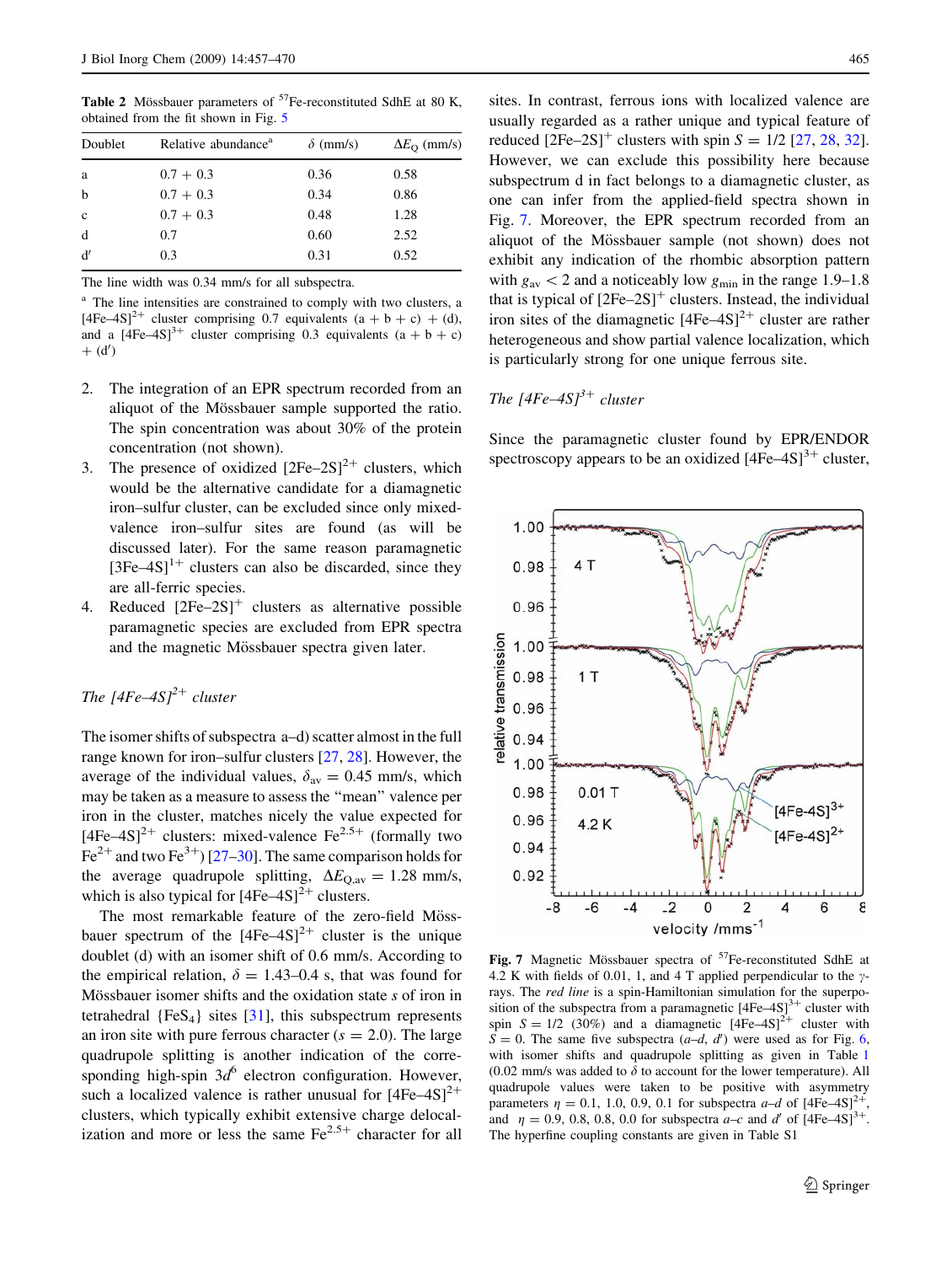we introduced a group of four doublets into our Mössbauer fit model, for which three (a–c), are the same as for the [4Fe–  $4S$ <sup>2+</sup> cluster, but a new doublet (d') was invoked with clear ferric character (low isomer shift), in contrast to the ferrous properties of doublet d in the  $2+$  cluster. This simple approach was suggested by the result of a preliminary fit with only four doublets that showed the presence of surplus ferric contributions in the spectra. For this estimate the resolved doublet (d) could be taken as a nice marker for the intensity of a single iron site in a particular cubane cluster (see the electronic supplementary material). Global optimization of the five separate subspectra  $(a-d, d')$  with constrained intensities yielded a nice fit as shown in Fig. [6.](#page-7-0) We take this as proof of the presence of two cubane clusters and that the paramagnetic cluster is more oxidized than the diamagnetic  $[4Fe-4S]<sup>2+</sup>$  cluster. Variations of the contribution from the oxidized cluster yielded the best results at a relative concentration of  $30\%$  ( $\pm 5$ ) (neglecting the Mössbauer background signals), which is close to the spin quantification obtained by EPR for the  $57$ Fe-enriched Mössbauer sample. We have to note that the fit of the Mössbauer subspectra a–c and d' presented here has to be taken as a generic solution, rather than being final and unique. We have to refrain, however, from further sophistication because of the severe overlap of the subspectra. This also holds for the appliedfield measurements reported in the following.

#### Magnetic Mössbauer spectra

The expected diamagnetic behavior of the  $[4Fe-4S]^{2+}$ cluster and the paramagnetic character of the  $[4Fe-4S]^{3+}$ clusters, respectively, were probed with applied-field Mössbauer spectra recorded at 4.2 K, as shown in Fig. [7.](#page-8-0) About  $83\%$  ( $\pm 10$ ) of the total intensity of each experimental spectrum could be nicely fitted with the two corresponding magnetic subspectra, for which the isomer shifts, quadrupole splittings, and intensity ratios were taken from subspectra a– d and d' found at zero-field condition (isomer shifts were corrected for second-order Doppler shift at 4.2 K by adding  $+0.02$  mm/s to the values obtained at 80 K). Note that the missing intensities, particularly at the wings of the absorption pattern, are mostly due to the background signal (e) with 17% intensity, were ignored here. The fit reproduces nicely the resolved main features of the spectra. In particular it reveals the diamagnetic properties of the unique ''ferrous'' site (d) from the  $[4Fe-4S]<sup>2+</sup>$  cluster with spin  $S = 0$ . This is seen best for the line at 2 mm/s, which does not split in weak applied fields up to 1 T, owing to the absence of an internal field. At 4 T the diamagnetic spectrum also yields magnetic splitting due to the nuclear Zeeman effect, but again without contributions from internal fields.

Because of the low abundance of the paramagnetic  $[4Fe-4S]$ <sup>3+</sup> cluster and because of the unknown properties of the overlapping background iron(II) contribution, we did not optimize the magnetic hyperfine tensor components for that cluster. We rather adopted the  $[4Fe-4S]<sup>3+</sup>$  cluster of oxidized alkylated ferredoxin:thioredoxin reductase (NEM-FTR) as a possible ''model system,'' which may have some similarities with oxidized SdhE since it also exhibits rather distinct iron sites, which have been thoroughly studied [\[33](#page-12-0)]. The components of the  $A$  tensors from that system were used for the simulation and slightly adapted, if necessary. The final values are in the range  $-33$  T  $\le$  $A/g_N\mu_N < 22$  T, which comprises the range of ENDOR resonances described earlier. The Mössbauer parameters are reported in Table [2](#page-8-0) and the values of the hyperfine coupling constant are summarized in Table S1.

In conclusion, the Mössbauer spectra of  ${}^{57}Fe$ -reconstituted SdhE ''as such'' support the conclusion derived from the ENDOR data, that the protein in its ''native'' state has a  $[4Fe-4S]$ <sup>3+</sup> cluster with a unique site (d'). The Mössbauer study is complementary to the EPR/ENDOR investigation in that it also detected a diamagnetic  $[4Fe-4S]^2$ <sup>+</sup> cluster, which is even the major species in the concentrated Mössbauer/ EPR sample. We presume that both states belong to the same cluster. The unique iron site is even more pronounced for the diamagnetic state of the cluster. The high isomer shift and large quadrupole splitting are typical of a localized ferrous valence. Upon oxidation, the charge seems to be mostly released from that unique iron site (d), since in the  $3+$  state that iron (d') adopts strong ferric character, whereas the other sites are little or not affected.

XAS analysis of a zinc site in SdhE

In a previous study recombinant, nonreconstituted SdhE from S. tokodaii was shown to contain an isolated zinc site with an  $S_3(N/O)_1$  coordination sphere [\[13](#page-12-0)]. Both, reconstituted and nonreconstituted SdhE contained  $1.3 \pm 0.3$  mol zinc per mole of protein. The iron to zinc ratio was 2:1 for nonreconstituted SdhE and 3.4:1 for the reconstituted protein. Zinc K-edge XAS measurements on reconstituted SdhE from S. solfataricus showed that this zinc site is also present after chemical reconstitution of the [4Fe–4S] cluster (Fig. [8,](#page-10-0) Table [3](#page-10-0)). Hence, this site is not formed by the binding of zinc to unoccupied cysteine residues in the nonreconstituted protein.

### Discussion

SdhE is a member of the CCG domain family. The analysis of recombinant SdhE in previous studies by UV/vis, resonance Raman, and X-ray absorption spectroscopies indicated that the protein contains a labile [2Fe–2S] cluster as the predominant cluster species [[13,](#page-12-0) [14](#page-12-0)]. We showed in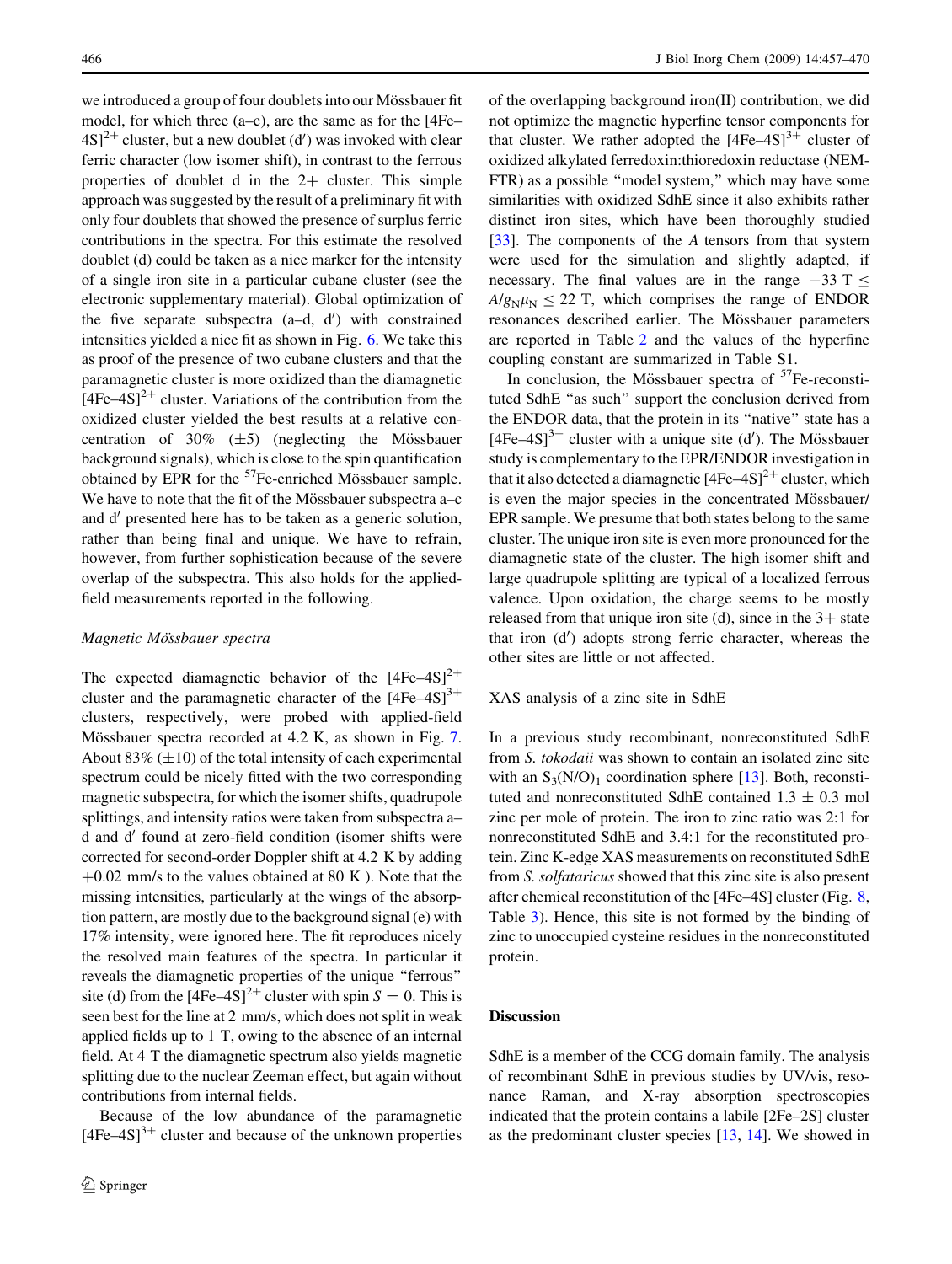<span id="page-10-0"></span>

Fig. 8 Zinc K-edge X-ray absorption spectrum (a),  $k^3$ -weighted extended X-ray absorption fine structure spectrum (b, inset), and Fourier transform  $(FT)$  ( $k^3$ -weighted,  $k = 2$ –13 Å<sup>–1</sup>) (**b**) of SdhE. Dashed lines in **b** represent the best-fit simulation (fit 7, Table 3)

this study that after an in vitro cluster reconstitution of heterologously produced SdhE, an iron–sulfur cluster stable over a wide redox range is formed.  $57Fe$  Mössbauer spectra of reconstituted SdhE at zero field showed a number of resolved doublets that could be interpreted by the superposition of a diamagnetic  $[4Fe-4S]^2$ <sup>+</sup> cluster and of the corresponding oxidized form  $[4Fe-4S]^{3+}$ .

The oxidized form of the cluster is paramagnetic and exhibited a rhombic EPR signal with  $g_{zxx} = 2.017, 2.008$ , and 1.947. The spin concentration of this paramagnetic species accounted for up to 70% of the SdhE concentration, depending on the protein preparation. In redox titrations of SdhE the spin concentration of the paramagnetic cluster did not change over a wide redox range, indicating that the diamagnetic form and the paramagnetic form of the [4Fe–4S] cluster are arrested in their redox state and cannot be interconverted by a simple redox reaction. This suggests that the reconstitution results in some heterogeneity of the protein conformation which affects the redox potentials of the cluster.

Two lines of evidence suggest that at least the paramagnetic cluster is of physiological relevance:

1. Native respiratory complex II from S. tokodaii exhibits an EPR signal with  $g_{zyx} = 2.016, 2.00,$  and 1.957 [[7,](#page-12-0) [13\]](#page-12-0) reminiscent of the signal observed here for reconstituted SdhE. In complex II this signal was detectable in samples incubated with the physiological electron donor sodium succinate ( $E^{\circ}$  = +30 mV) but was no longer detectable in samples reduced with sodium dithionite ( $E^{\circ} = -511$  mV). These data strongly indicate that the paramagnetic form of the [4Fe–4S] cluster observed in recombinant SdhE is also present in native complex II under physiological redox conditions. It had not been addressed in these studies if the loss of the EPR signal in native complex II in the presence of sodium dithionite is due to cluster reduction or cluster degradation.

Table 3 Curve-fitting results for zinc extended X-ray absorption fine structure

| Sample filename (k range) $\Delta k^3 \gamma$ | Fit            | Shell    | $R_{\rm as}$ (A) | $\sigma_{\text{as}}^2$ ( $\AA^2$ ) | $\Delta E_0$ (eV) | $f^{\rm a}$ | $BVS^b$ |
|-----------------------------------------------|----------------|----------|------------------|------------------------------------|-------------------|-------------|---------|
| SdhE                                          |                | $Zn-S3$  | 2.32             | 0.0033                             | 0.221             | 0.097       | 1.61    |
| <b>ZSD0A</b> $(2-13 \text{ Å}^{-1})$          | 2              | $Zn-S_4$ | 2.32             | 0.0050                             | 1.591             | 0.076       | 2.15    |
| $\Delta k^3 \chi = 12.52$                     | 3              | $Zn-S5$  | 2.32             | 0.0065                             | 1.273             | 0.065       | 2.69    |
|                                               | $\overline{4}$ | $Zn-S6$  | 2.32             | 0.0079                             | 0.957             | 0.061       | 3.22    |
|                                               | 5              | $Zn-S_1$ | 2.37             | $-0.0023$                          | 8.627             | 0.081       | 1.47    |
|                                               |                | $Zn-O_3$ | 2.11             | $[0.0025]$ <sup>c</sup>            |                   |             |         |
|                                               | 6              | $Zn-S2$  | 2.34             | 0.0005                             | 3.756             | 0.072       | 1.78    |
|                                               |                | $Zn-O2$  | 2.06             | $[0.0025]$ <sup>c</sup>            |                   |             |         |
|                                               | $7^{\circ}$    | $Zn-S3$  | 2.34             | 0.0025                             | 2.763             | 0.063       | 1.93    |
|                                               |                | $Zn-O_1$ | 2.04             | $[0.0025]$ <sup>c</sup>            |                   |             |         |

Shell is the chemical unit defined for the multiple scattering calculation. Subscripts denote the number of scatterers per metal.  $R_{as}$  is the metalscatterer distance.  $\sigma_{as}^2$  is a mean square deviation in  $R_{as}$ .  $\Delta E_0$  is the shift in  $E_0$  for the theoretical scattering functions  $\sigma_{s,d}^2$  is a pormalized organ  $\left(\frac{2}{2}, \frac{e}{2}\right) \left(\frac{k^3 (z_0^{abs} - z_0^{sub})^2}{k^3} \right$ 

<sup>a</sup>f is a normalized error 
$$
(\chi^2)
$$
:  $f = \frac{\sum_i |k^3(x_0^{\text{obs}} - x_1^{\text{calc}})|^2/N}{[(k^3 \chi^{\text{obs}}) - (k^3 \chi^{\text{obs}})]}$ .

b BVS =  $\sum \exp[(r_0 - R_{as})/B]$ ,  $B = 0.37$ ,  $r_0(Zn(II)-S) = 2.09$ ,  $r_0(Zn(II)-O) = 1.704$  [\[53\]](#page-13-0)

<sup>c</sup> Numbers in square brackets were fixed at the indicated values and not optimized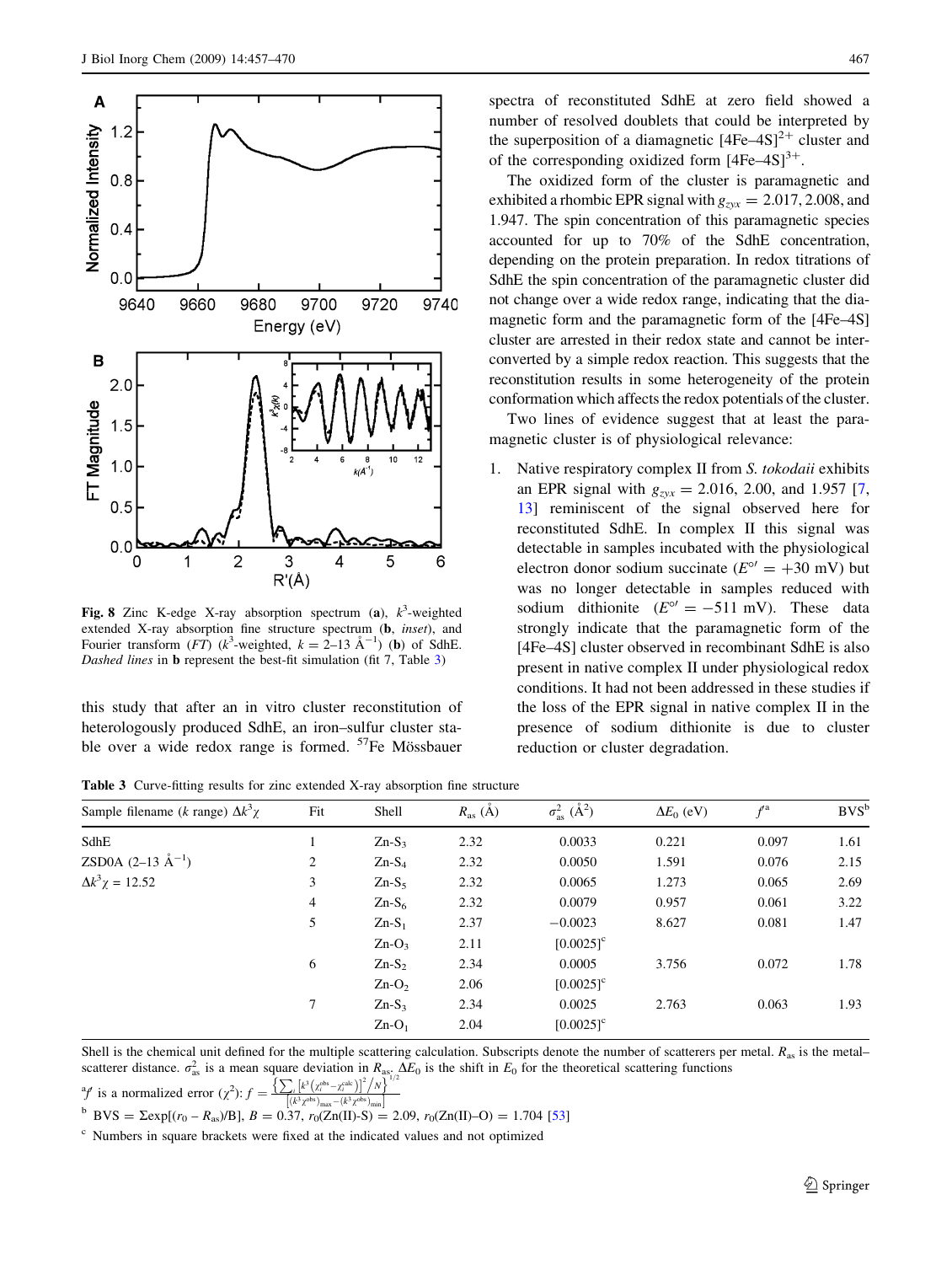2. The g value anisotropy of the  $g_{zxx} = 2.017, 2.008,$  and 1.947 signal in SdhE is reminiscent of EPR signals observed in the oxidized state of other enzymes with CCG-domain-containing subunits [\[34–37](#page-12-0)]. From these enzymes HDR from M. marburgensis has been studied most extensively. The enzyme forms a stable paramagnetic reaction intermediate (referred to as CoM-HDR) with  $g_{zyx} = 2.013$ , 1.991, and 1.938. This paramagnet was shown to reside on the CCG-domain-containing subunit HdrB in studies with recombinant HdrB  $(g_{\text{avx}} = 2.015, 1.995, \text{ and } 1.950)$ . In both native HDR and recombinant HdrB the paramagnetic species was shown to be an oxidized species which could be reduced to the diamagnetic form with a midpoint potential of  $-185$  mV (versus the normal hydrogen electrode at pH 7.6) and  $-175$  mV (versus the normal hydrogen electrode at pH 7.6), respectively  $[12, 34]$  $[12, 34]$  $[12, 34]$  $[12, 34]$ . <sup>57</sup>Fe ENDOR spectroscopy revealed that the paramagnetic species in oxidized native HDR and oxidized HdrB is a  $[4Fe-4S]$ <sup>3+</sup> cluster [[12,](#page-12-0) [19](#page-12-0)]. The paramagnetic cluster in SdhE showed g values and  $57$ Fe hyperfine couplings similar to those previously observed for CoM-HDR and HdrB (Table [1\)](#page-7-0).

Furthermore, we provided here the first analysis of a CCG domain cluster by Mössbauer spectroscopy. The Mössbauer data clearly indicate the presence of a [4Fe–4S] cluster in SdhE. Both zero-field and applied-field spectra are consistent with the presence of a distinct doublet with a remarkable high isomer shift that could be attributed to a unique iron site. The high isomer shift is reminiscent of the shift observed in the Mössbauer spectra of NEM-FTR [\[33](#page-12-0)] and also of synthetic [4Fe–4S] clusters containing a fivefold coordinated iron [\[38](#page-12-0)]. As the CCG domain contains two copies of five cysteines, one possibility would be that five cysteines of one copy provide five ligands to the cluster. However, this hypothesis is not consistent with our mutagenesis experiments on the HdrB cluster, which showed that only four of the five cysteines in the C-terminal CCG domain are essential for cluster formation [\[12](#page-12-0)]. As an alternative, another amino acid could provide the fifth ligand. This hypothesis is appealing since a different type of ligand could account for the differences of the g values in particular for the cluster in NEM-FTR, as reported in Table [1.](#page-7-0) In CCGdomain-containing proteins a histidine residue (His121 in HdrB and SdhE) located between the N-terminal and the C-terminal CCG domain is highly conserved. This residue is a good candidate for an extra ligand. This proposal needs to be experimentally proven.

While the cluster in HdrB has a catalytic function mediating the reduction of a disulfide in two one-electron steps [\[39](#page-12-0), [40](#page-12-0)], the function of the cluster in SdhE is still elusive. Two possible functions can be envisaged.

The cluster could have an electron transfer role mediating the electron transfer from the iron–sulfur clusters in SdhB to the quinone pool, provided that the cluster is redox-active at physiological redox potentials. Alternatively, the cluster could have a structural role as has been observed for other iron–sulfur clusters [[41,](#page-12-0) [42\]](#page-12-0). In this case electrons might be directly transferred from the iron–sulfur cluster S3 in subunit SdhB to the quinone pool as in E. coli quinol:fumarate oxidoreductase (type D enzyme) [[43,](#page-12-0) [44](#page-12-0)]. SdhE shares several conserved  $\alpha$ -helices with related CCGdomain-containing proteins. Wheel projections of these conserved helices predict that several amphipathic  $\alpha$ -helices can be formed, which led to the hypothesis that SdhE anchors complex II monotopically in the membrane [[9,](#page-12-0) [45](#page-12-0)]. The iron–sulfur cluster could function as a scaffold for the proper positioning of the predicted amphipathic helices and could be involved in binding and positioning the quinone. CCG-domain-containing subunits are also found in other enzymes mediating electron transfer to the quinone pool, e.g., anaerobic glycerol 3-phosphate dehydrogenase [[46\]](#page-12-0) and glycolate oxidase [\[47](#page-12-0)]. The corresponding subunits of these enzymes are also thought to function as monotopic membrane anchors.

In addition to a [4Fe–4S] cluster, both HdrB and SdhE also harbor an isolated zinc site with an  $S_3(O/N)_1$  coordination [[12,](#page-12-0) [13\]](#page-12-0). This zinc site has also been detected in native HDR [\[12](#page-12-0)]. Site-directed mutagenesis of HdrB identified four cysteine residues in the C-terminal CCG domain as ligands of the [4Fe–4S] cluster [[12\]](#page-12-0). Owing the absence of other conserved cysteine residues in HdrB, cysteine residues of the N-terminal CCG domain were suggested to provide the ligands to the zinc site. In SdhE, cysteine residues are completely restricted to the two CCG domains (ten cysteine residues in total). We therefore suggest that in analogy to HdrB the C-terminal CCG domain provides the ligands for the [4Fe–4S] cluster, while cysteine residues of the N-terminal CCG domain are engaged in zinc binding.

The comparison between SdhE and HdrB clearly indicates that the two proteins have different functions. A possible link between HDR and type E succinate dehydrogenase can be rationalized by the analysis of thiol:fumarate reductase, a methanogenic enzyme that couples the reduction of fumarate to succinate with the oxidation of coenzyme M and coenzyme B to the corresponding heterodisulfide [\[48](#page-12-0), [49](#page-13-0)]. This soluble enzyme contains two catalytic modules, a fumarate reductase (or succinate dehydrogenase) module and a thiol dehydrogenase (or HDR) module with two CCG domains (Fig. [1](#page-1-0)). We suggest that the membrane-bound type E succinate dehydrogenase has evolved from a soluble thiol:fumarate reductase ancestor, which resulted in the conversion of the thiol dehydrogenase module with its catalytic [4Fe–4S]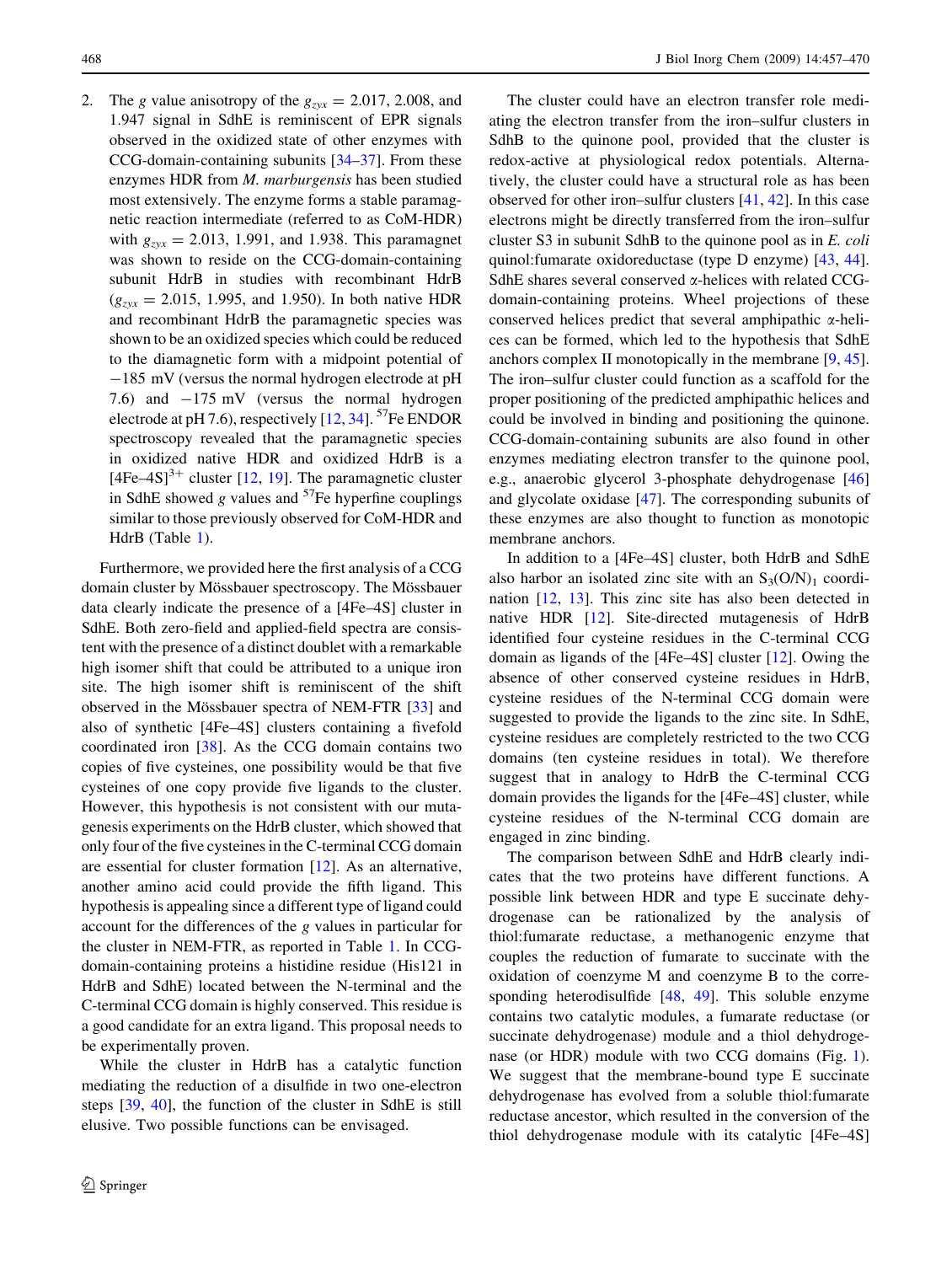<span id="page-12-0"></span>cluster into a membrane anchoring subunit. In this enzyme the catalytic [4Fe–4S] cluster of the CCG domain was no longer required and either was converted to a quinone reductase module or has adopted a structural role.

Acknowledgments This work was supported by the Max-Planck-Gesellschaft, by the Deutsche Forschungsgemeinschaft, and by the Fonds der Chemischen Industrie. We wish to thank Rolf Thauer for generous support. We are also indebted to Thomas Prisner for giving us access to the pulse ENDOR spectrometer. We thank Antonio Pierik and Evert Duin for the help with EPR data analysis, Yasuhiro Takahashi for the gift of pRKISC, Arnulf Kletzin for the supply with genomic DNA of S. solataricus P2, Christian Schmidt for the cession of caldariella quinone, and Jürgen Koch and Jörg Kahnt for technical assistance. XAS research conducted in the R.A.S. laboratory is supported by the National Institutes of Health (GM042025). Portions of this research were carried out at the Stanford Synchrotron Radiation Laboratory, a national user facility operated by Stanford University on behalf of the US Department of Energy, Office of Basic Energy Sciences. The SSRL Structural Molecular Biology Program is supported by the Department of Energy, Office of Biological and Environmental Research, and by the National Institutes of Health, National Center for Research Resources, Biomedical Technology Program.

Open Access This article is distributed under the terms of the Creative Commons Attribution Noncommercial License which permits any noncommercial use, distribution, and reproduction in any medium, provided the original author(s) and source are credited.

#### References

- 1. Hägerhäll C (1997) Biochim Biophys Acta 1320:107-141
- 2. Lancaster CR (2002) Biochim Biophys Acta 1553:1–6
- 3. Hederstedt L (1999) Science 284:1941–1942
- 4. Lancaster CR, Kröger A (2000) Biochim Biophys Acta 1459:422–431
- 5. Lemos RS, Fernandes AS, Pereira MM, Gomes CM, Teixeira M (2002) Biochim Biophys Acta 1553:158–170
- 6. Gomes CM, Lemos RS, Teixeira M, Kletzin A, Huber H, Stetter KO, Schaefer G, Anemueller S (1999) Biochim Biophys Acta 1411:134–141
- 7. Iwasaki T, Wakagi T, Oshima T (1995) J Biol Chem 270:30902– 30908
- 8. Janssen S, Schäfer G, Anemüller S, Moll R (1997) J Bacteriol 179:5560–5569
- 9. Lemos RS, Gomes CM, Teixeira M (2001) Biochem Biophys Res Commun 281:141–150
- 10. Bateman A, Coin L, Durbin R, Finn RD, Hollich V, Griffiths-Jones S, Khanna A, Marshall M, Moxon S, Sonnhammer EL, Studholme DJ, Yeats C, Eddy SR (2004) Nucleic Acids Res 32:D138–D141
- 11. Hedderich R, Klimmek O, Kröger A, Dirmeier R, Keller M, Stetter KO (1998) FEMS Microbiol Rev 22:353–381
- 12. Hamann N, Mander GJ, Shokes JE, Scott RA, Bennati M, Hedderich R (2007) Biochemistry 46:12875–12885
- 13. Iwasaki T, Kounosu A, Aoshima M, Ohmori D, Imai T, Urushiyama A, Cosper NJ, Scott RA (2002) J Biol Chem 277:39642– 39648
- 14. Li Z, Shokes JE, Kounosu A, Imai T, Iwasaki T, Scott RA (2003) Biochemistry 42:15003–15008
- 15. Takahashi Y, Nakamura M (1999) J Biochem (Tokyo) 126:917– 926
- 16. Nakamura M, Saeki K, Takahashi Y (1999) J Biochem (Tokyo) 126:10–18
- 17. Tong WH, Jameson GN, Huynh BH, Rouault TA (2003) Proc Natl Acad Sci USA 100:9762–9767
- 18. Beinert H, Albracht SP (1982) Biochim Biophys Acta 683:245–277
- 19. Bennati M, Weiden N, Dinse KP, Hedderich R (2004) J Am Chem Soc 126:8378–8379
- 20. Trautwein AX, Bill E, Bominaar E, Winckler H (1991) Ironcontaining proteins and related analogs—complementary Mössbauer, EPR and magnetic susceptibility studies. Springer, Heidelberg
- 21. Fish WW (1988) In: Riordan JF, Vallee BL (eds) Methods in Enzymology. Academic Press, New York, pp 357–364
- 22. Cline JD (1969) Limnol Oceanogr 14:454–458
- 23. Hunt JB, Neece SH, Ginsburg A (1985) Anal Biochem 146:150– 157
- 24. LeClerc GM, Grahame DA (1996) J Biol Chem 271:18725–18731
- 25. Smith PK, Krohn RI, Hermanson GT, Mallia AK, Gartner FH, Provenzano MD, Fujimoto EK, Goeke NM, Olson BJ, Klenk DC (1985) Anal Biochem 150:76–85
- 26. Werst MM, Kennedy MC, Houseman AL, Beinert H, Hoffman BM (1990) Biochemistry 29:10533–10540
- 27. Beinert H, Holm RH, Münck E (1997) Science 277:653-659
- 28. Dickson DPE (1984) In: Long GJ (ed) Mössbauer spectroscopy applied to inorganic chemistry. Plenum Press, New York, pp 339–384
- 29. Middleton P, Dickson DP, Johnson CE, Rush JD (1978) Eur J Biochem 88:135–141
- 30. Müh U, Buckel W, Bill E (1997) Eur J Biochem 248:380-384
- 31. Hoggins JT, Steinfink H (1976) Inorg Chem 15:1682–1685
- 32. Dunham WR, Bearden AJ, Salmeen IT, Palmer G, Sands RH, Ormejohn.Wh, Beinert H (1971) Biochim Biophys Acta 253:134
- 33. Walters EM, Garcia-Serres R, Jameson GN, Glauser DA, Bourquin F, Manieri W, Schurmann P, Johnson MK, Huynh BH (2005) J Am Chem Soc 127:9612–9624
- 34. Madadi-Kahkesh S, Duin EC, Heim S, Albracht SP, Johnson MK, Hedderich R (2001) Eur J Biochem 268:2566–2577
- 35. Mander GJ, Duin EC, Linder D, Stetter KO, Hedderich R (2002) Eur J Biochem 269:1895–1904
- 36. Pereira PM, Teixeira M, Xavier AV, Louro RO, Pereira IA (2006) Biochemistry 45:10359–10367
- 37. Pires RH, Venceslau SS, Morais F, Teixeira M, Xavier AV, Pereira IA (2006) Biochemistry 45:249–262
- 38. Ciurli S, Carrie M, Weigel JA, Carney MJ, Stack TDP, Papaefthymiou GC, Holm RH (1990) J Am Chem Soc 112:2654–2664
- 39. Duin EC, Bauer C, Jaun B, Hedderich R (2003) FEBS Lett 538:81–84
- 40. Duin EC, Madadi-Kahkesh S, Hedderich R, Clay MD, Johnson MK (2002) FEBS Lett 512:263–268
- 41. Kuo CF, McRee DE, Fisher CL, O'Handley SF, Cunningham RP, Tainer JA (1992) Science 258:434–440
- 42. Barthelme D, Scheele U, Dinkelaker S, Janoschka A, Macmillan F, Albers SV, Driessen AJ, Stagni MS, Bill E, Meyer-Klaucke W, Schunemann V, Tampe R (2007) J Biol Chem 282:14598–14607
- 43. Cecchini G, Sices H, Schroder I, Gunsalus RP (1995) J Bacteriol 177:4587–4592
- 44. Iverson TM, Luna-Chavez C, Cecchini G, Rees DC (1999) Science 284:1961–1966
- 45. Blobel G (1980) Proc Natl Acad Sci USA 77:1496–1500
- 46. Cole ST, Eiglmeier K, Ahmed S, Honore N, Elmes L, Anderson WF, Weiner JH (1988) J Bacteriol 170:2448–2456
- 47. Pellicer MT, Badia J, Aguilar J, Baldoma L (1996) J Bacteriol 178:2051–2059
- 48. Bobik TA, Wolfe RS (1989) J Biol Chem 264:18714–18718